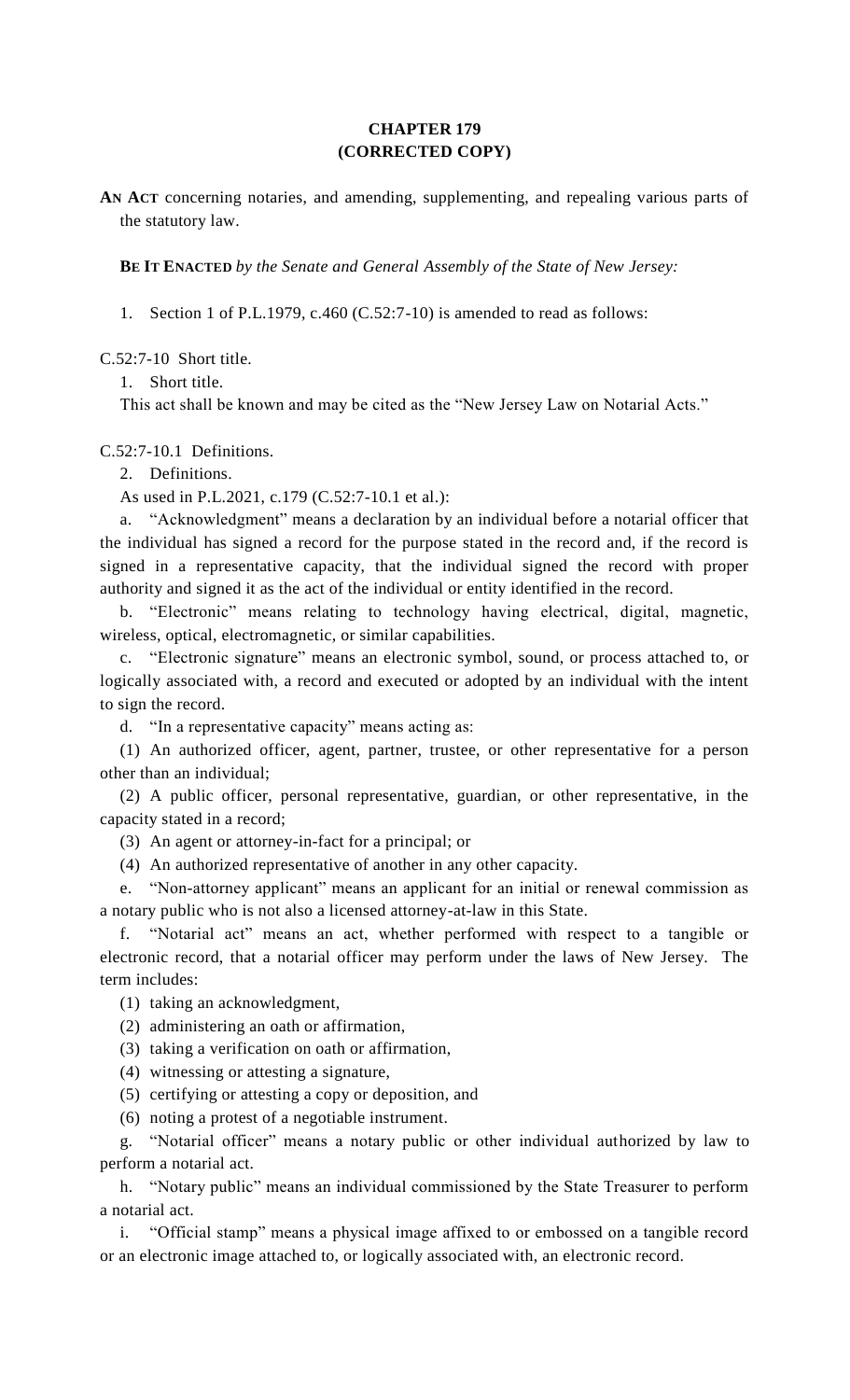j. "Person" has the meaning ascribed to it in R.S.1:1-2.

k. "Record" means information that is inscribed on a tangible medium or that is stored in an electronic or other medium and is retrievable in perceivable form.

l. "Sign" means, with present intent to authenticate or adopt a record:

(1) To execute or adopt a tangible symbol; or

(2) To attach to or logically associate with the record an electronic symbol, sound, or process.

m. "Signature" means a tangible symbol or an electronic signature that evidences the signing of a record.

n. "Stamping device" means:

(1) A physical device capable of affixing to or embossing on a tangible record an official stamp; or

(2) An electronic device or process capable of attaching to or logically associating with an electronic record an official stamp.

o. "State" means the State of New Jersey; "other state" or "another state" means any state, the District of Columbia, the Commonwealth of Puerto Rico, the United States Virgin Islands, and any other insular possession or territory of the United States other than the State of New Jersey.

p. "Verification on oath or affirmation" means a declaration, made by an individual on oath or affirmation before a notarial officer, that a statement in a record is true.

3. Section 2 of P.L.1979, c.460 (C.52:7-11) is amended to read as follows:

C.52:7-11 Commission; term; application; renewal.

2. Commission; Term; Application; Renewal.

a. The State Treasurer may commission so many notaries public as the State Treasurer deems necessary to commission. Notaries public shall hold their respective offices for a term of five years.

b. An applicant for commission as a notary public shall make application to the State Treasurer on a form prescribed by the State Treasurer and endorsed by a member of the Legislature. Renewals shall be made in the same manner as the original application. All applications shall be submitted electronically.

The application form shall provide a notice to the applicant that a notary public who is not licensed as an attorney-at-law shall not use or advertise the title of lawyer or attorney-at-law, or equivalent terms, in any language, which mean or imply that the notary public is licensed as an attorney-at-law in the State of New Jersey or in any other jurisdiction of the United States. The application form shall also state that a notary public who advertises the notary public's services in any language is required to provide with such advertisement a notice in the language of the advertisement which contains the following statement or translation of the following statement if the advertisement is not in English: "I am not an attorney licensed to practice law and may not give legal advice about immigration or any other legal matter or accept fees for legal advice."

The State Treasurer shall collect a nonrefundable fee of \$25 for each commission or renewal. In collecting the fee, the State Treasurer shall accept the use of a credit card, debit card, or electronic funds transfer.

4. Section 3 of P.L.1979, c.460 (C.52:7-12) is amended to read as follows: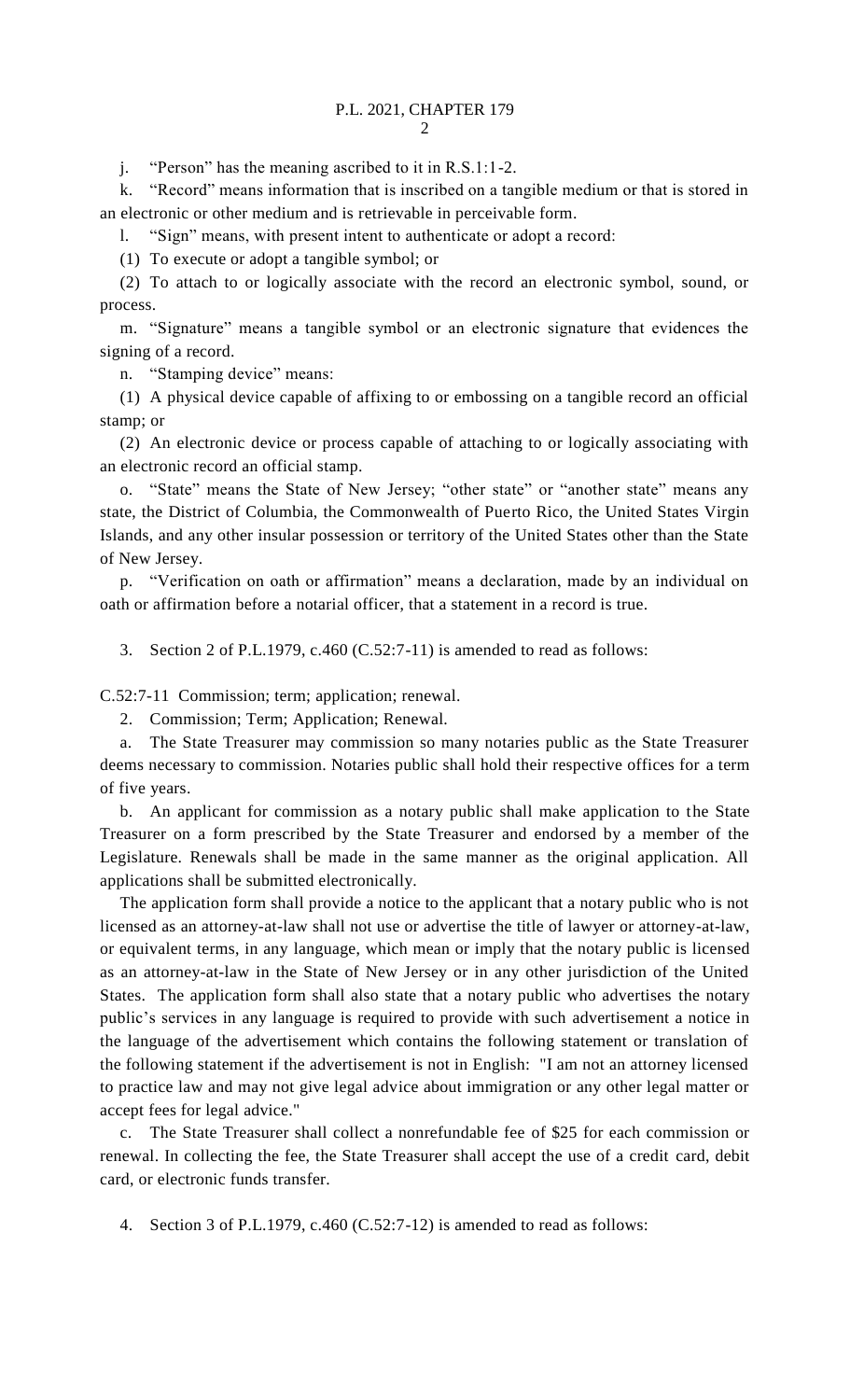C.52:7-12 Qualifications.

3. Qualifications.

a. A person commissioned as a notary public in this State shall:

(1) be at the time of appointment at least 18 years of age;

(2) be at the time of appointment a legal resident of this State or have a place of employment or practice in this State; and

(3) not be disqualified to receive a commission under section 9 of P.L.2021, c.179 (C.52:7-10.4 et al.).

b. A non-attorney applicant for an initial commission as a notary public shall provide satisfactory proof that the applicant has:

(1) completed a course of study approved by the State Treasurer pursuant to subsection b. of section 6 of P.L.2021, c.179 (C.52:7-10.2); and

(2) passed an examination prescribed by the State Treasurer pursuant to section 7 of P.L.2021, c.179 (C.52:7-10.3).

c. A non-attorney commissioned notary public applying to renew a commission who has satisfactorily completed a course of study required pursuant to subsection b. of section 6 of P.L.2021, c.179 (C.52:7-10.2) at least one time, or who was commissioned for the first time before the effective date of P.L.2021, c.179 (C.52:7-10.1 et al.) shall complete a continuing education course as set forth in subsection c. of section 6 of P.L.2021, c.179 (C.52:7-10.2) and provide satisfactory proof of such completion.

5. Section 4 of P.L.1979, c.460 (C.52:7-13) is amended to read as follows:

C.52:7-13 Commission of nonresidents; additional requirements.

4. Commission of Nonresidents; Additional Requirements.

a. No person shall be denied a commission as a notary public on account of residence outside this State, provided such person maintains, or is regularly employed in, an office in this State or is an employee of a business with its domicile or primary place of business in this State and performs his employment duties remotely from a home office or a co-working space.

b. In addition to the requirements of section 3 of P.L.1979, c.460 (C.52:7-12), any nonresident shall file with the State Treasurer at the time of application a certificate setting forth the residence and the address of the applicant, and the office or place of employment of the applicant in this State.

c. Once commissioned, any such nonresident notary public shall file with the State Treasurer a certificate showing any change of residence or change of the office or place of employment of the notary public in this State.

C.52:7-10.2 Course of study; continuing education.

6. Course of Study; Continuing Education.

a. The provisions of this section do not apply to notaries public who are also licensed attorneys-at-law in this State.

b. A non-attorney applicant for an initial commission as a notary public pursuant to section 2 of P.L.1979, c.460 (C.52:7-11) shall comply with all educational requirements that the State Treasurer shall set forth in rules adopted pursuant to the "Administrative Procedure Act," P.L.1969, c.410 (C.52:14B-1 et seq.). The State Treasurer shall prescribe and approve a course of study to foster and confirm applicants' understanding of the principles and standards that govern notarial practices. Applicants shall be required to acknowledge that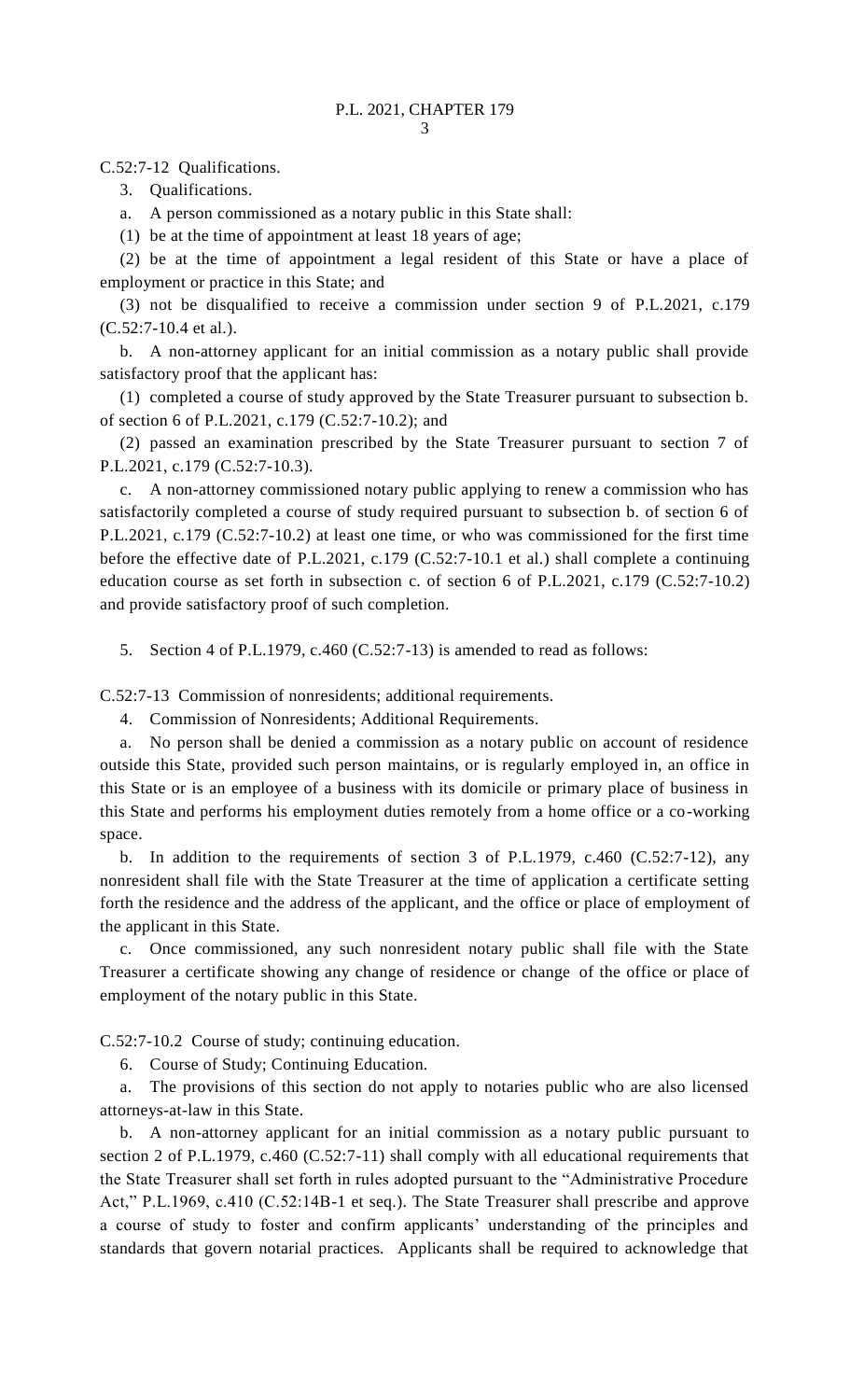they have read and understood the Notary Public Manual and complete any other educational programs that the Treasurer may require.

c. A non-attorney applicant for renewal of a commission pursuant to section 2 of P.L.1979, c.460 (C.52:7-11) who has previously completed the educational requirements required pursuant to subsection b. of this section at least one time, or who was commissioned for the first time before the effective date of P.L.2021, c.179 (C.52:7-10.1 et al.) shall comply with any additional educational requirements that the State Treasurer sets forth in rules adopted pursuant to the "Administrative Procedure Act," P.L.1969, c.410 (C.52:14B-1 et seq.). The State Treasurer shall prescribe and approve a continuing education course for non-attorney applicants seeking a renewal of a commission pursuant to section 2 of P.L.1979, c.460 (C.52:7-11).

d. The State Treasurer shall prescribe an application form and certificate of approval for any notary public course of study and any notary public continuing education course proposed by a provider. The State Treasurer may also provide a notary public course of study and continuing education course.

Any course of study developed pursuant to subsections b. and c. of this section may be given by the State Treasurer or by independent vendors.

f. The State Treasurer shall compile a list of all independent vendors offering an approved course of study and continuing education course pursuant to this section and shall provide the list on the website of the State Treasurer.

g. Any course of study for a non-attorney applicant for an initial commission shall cover the statutes, regulations, procedures, and ethics for notaries public as described in the manual issued by the State Treasurer, and shall include the duties and responsibilities of a notary public. The course of study may be provided by classroom instruction, by online instruction, or by any other method approved by the State Treasurer.

h. Any continuing education course for a non-attorney applicant for renewal of a commission shall cover topics which ensure maintenance and enhancement of skill, knowledge, and competency necessary to perform notarial acts. The continuing education course may be provided by online instruction, classroom instruction, or by any other method approved by the State Treasurer.

i. The Treasurer shall regularly assess the efficacy of the State's notarial education program. The Treasurer shall adjust the program's content as notarial technologies and processes evolve, and publish on the Treasury website, on or before September 30 each year, a report on the state of notary education in New Jersey. The report shall contain a summary of commissioning activity, an assessment regarding the need for new or changed educational content, and the estimated timelines for delivering the new or changed content.

C.52:7-10.3 Examination.

7. Examination.

a. The provisions of this section do not apply to applicants who are licensed attorneysat-law in this State.

b. The State Treasurer shall prescribe an examination to determine the fitness of a nonattorney applicant to exercise the functions of a notary public as provided in section 2 of P.L.1979, c.460 (C.52:7-11). The examination shall:

(1) be based on the statutes, rules, regulations, procedures, and ethical requirements for notaries public as described in the manual issued by the State Treasurer; and

(2) include the requirements, functions, duties, and responsibilities of a notary public.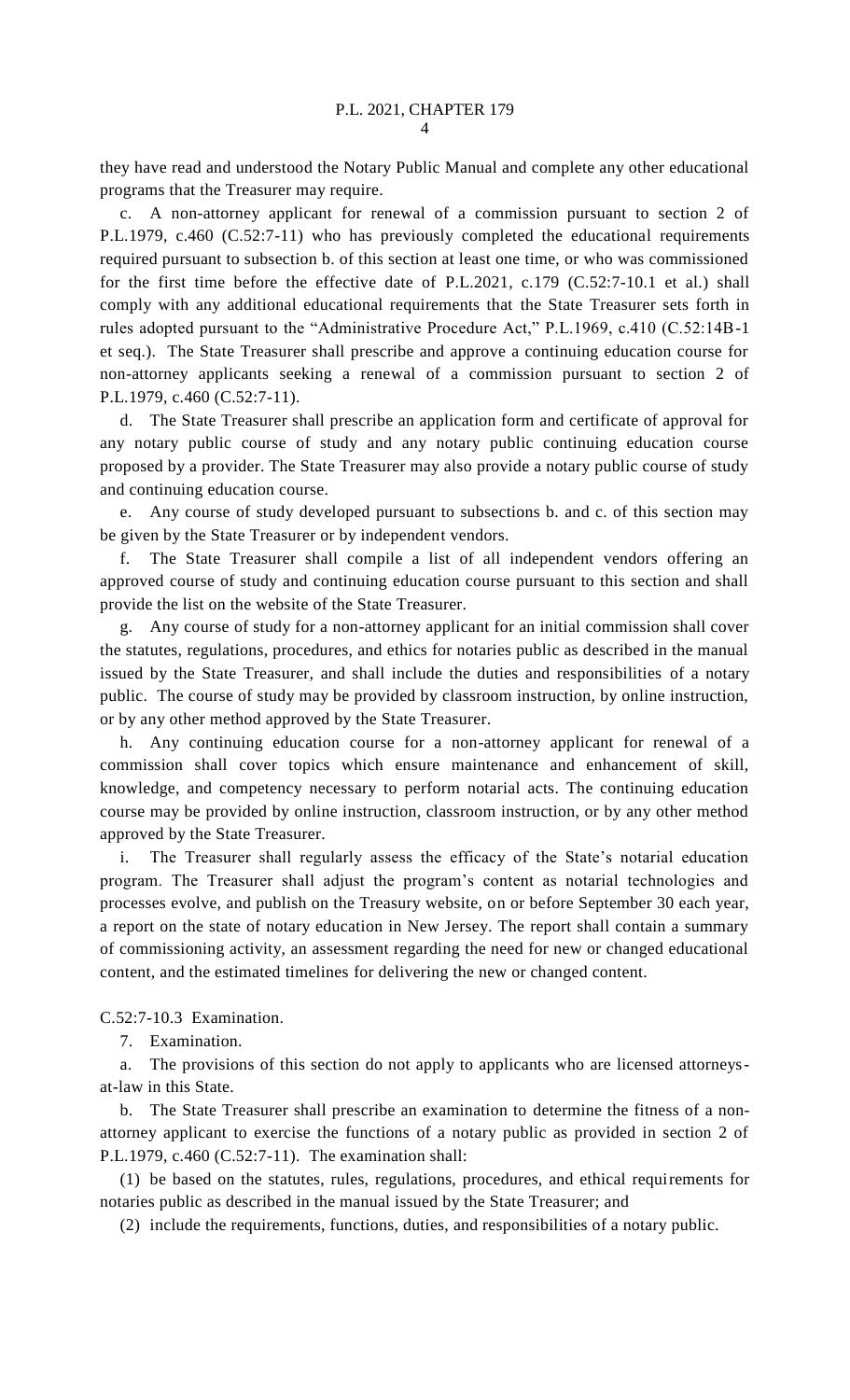c. The examination required by subsection b. may be given by the State Treasurer or by an independent vendor under contract to the State Treasurer. If a contract vendor is utilized, the contract vendor shall develop and administer the examination in accordance with specifications approved by the State Treasurer. The State Treasurer shall have the sole responsibility for establishing minimum qualifications and passing requirements of candidates taking the examination.

d. The State Treasurer shall establish a nonrefundable fee which shall be payable at the examination site. Such fee shall be established or changed by the State Treasurer taking into consideration the fee charged by any independent contract vendor to develop and administer the examination, and consideration of the need to defray any proper expenses incurred by the Department of the Treasury in its administration of any independent contract vendor administering the examination. The fee shall not be fixed at a level that will raise amounts in excess of the amount estimated to be so required.

8. Section 5 of P.L.1979, c.460 (C.52:7-14) is amended to read as follows:

C.52:7-14 Oath; filing; certificate of commission.

5. Oath; Filing; Certificate of Commission.

a. Within three months of the receipt of a commission, each notary public shall take and subscribe an oath before the clerk of the county in which the notary public resides, to faithfully and honestly discharge the duties of the office; and make and keep a true record of all such matters as are required by law, which oath shall be filed with the clerk. The oath of office of a nonresident notary public shall be taken and subscribed before the clerk of the county in which the nonresident notary public maintains the notary public's office or the county in which the nonresident notary public is an employee of a business with its domicile or primary place of business in this State.

b. Upon the administration of the oath, the clerk shall cause the notary public to endorse the certificate of commission and qualification and shall transmit the certificate to the State Treasurer within 10 days of the administration of the oath. After the administration of the oath, the clerk shall provide a notice to the person that a notary public who is not licensed as an attorney-at-law shall not use or advertise the title of lawyer or attorney-at-law, or equivalent terms, in any language, which mean or imply that the notary public is licensed as an attorney-at-law in the State of New Jersey or in any other jurisdiction of the United States. The notice shall also state that a notary public who advertises the notary public's services, in any language, is required to provide with such advertisement a notice in the language of the advertisement which contains the following statement or translation of the following statement if the advertisement is not in English: "I am not an attorney licensed to practice law and may not give legal advice about immigration or any other legal matter or accept fees for legal advice."

c. The State Treasurer shall cancel and revoke the appointment of any notary public who fails to take and subscribe the oath within three months of the receipt of the commission and any appointment so canceled and revoked shall be null, void and of no effect. A commission authorizes the notary public to perform notarial acts. The commission does not provide the notary public any immunity or benefit conferred by the law of this State on public officials or employees.

C.52:7-10.4 Grounds for State Treasurer to deny application, refuse to renew commission, or revoke, suspend, or limit commission.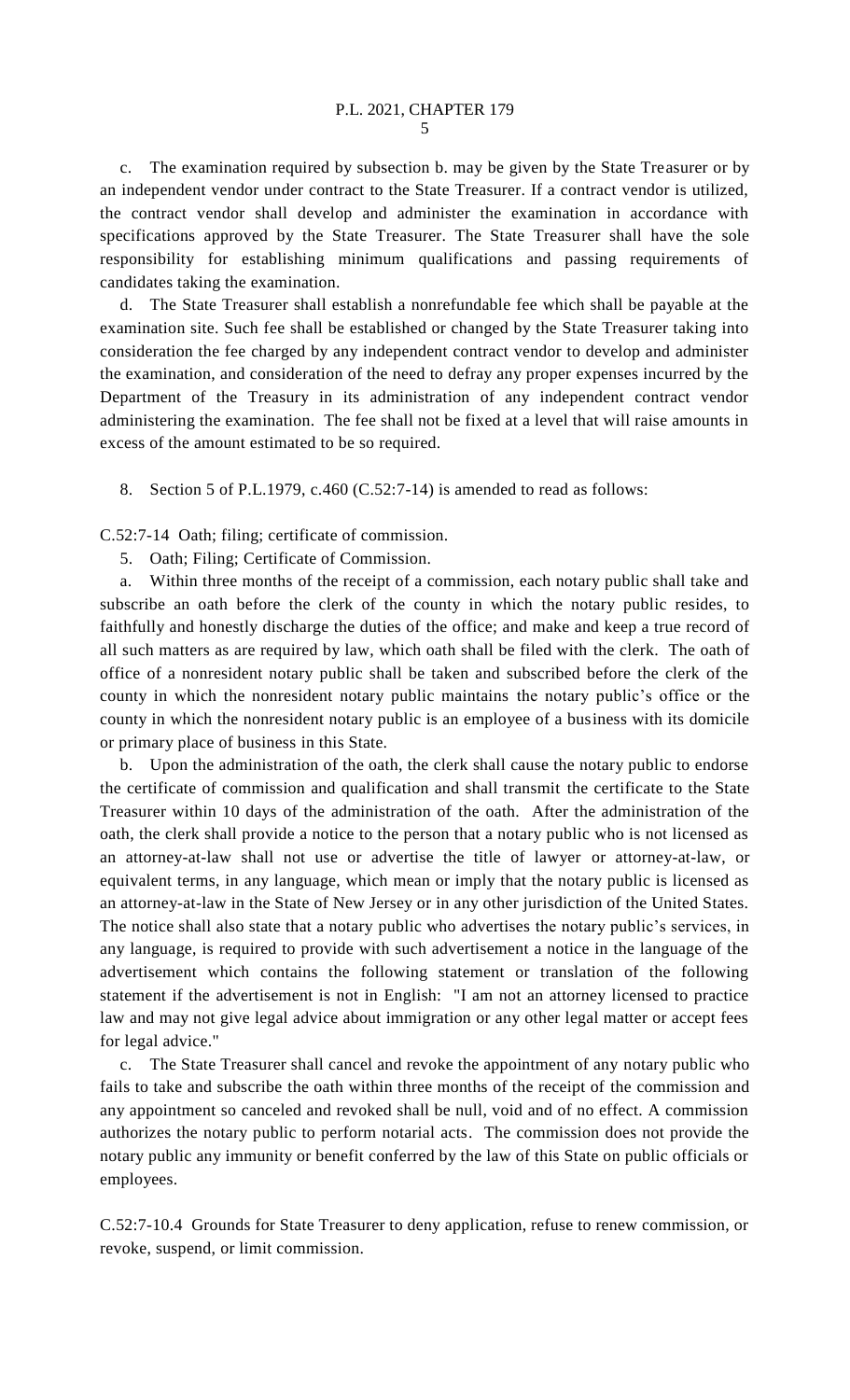9. Grounds for State Treasurer to Deny Application, Refuse to Renew Commission, or Revoke, Suspend, or Limit Commission.

a. The State Treasurer may deny an application for commission as a notary public; refuse to renew a commission of a notary public; or suspend, revoke, or otherwise limit the commission of a notary public for any act or omission that demonstrates the individual lacks the honesty, integrity, competence, or reliability necessary to act as a notary public, including:

(1) failure to comply with P.L.1979, c.460 (C.52:7-10 et seq.), as amended and supplemented by P.L.2021, c.179 (C.52:7-10.1 et al.);

(2) a fraudulent, dishonest, or deceitful misstatement or omission in the application for commission as a notary public submitted to the State Treasurer;

(3) a finding against, or admission of liability by, the applicant or notary public in any legal proceeding or disciplinary action based on fraud, dishonesty, or deceit, including but not limited to a violation of section 1 of P.L.1997, c.1 (C.2C:21-31) or section 1 of P.L.1994, c.47 (C.2C:21-22), but nothing in this paragraph shall be deemed to supersede P.L.1968, c.282 (C.2A:168A-1 et seq.);

(4) a conviction of a crime of the second degree or above, but nothing in this paragraph shall be deemed to supersede P.L.1968, c.282 (C.2A:168A-1 et seq.);

(5) failure by the notary public to discharge any duty required by any law, including P.L.1979, c.460 (C.52:7-10 et seq.), any rules or regulations promulgated thereunder by the State Treasurer, and any other State or federal law;

(6) use of false or misleading advertising or representation by the notary public representing that the notary is commissioned, licensed, or authorized to practice or engage in work that the notary is not commissioned, licensed, or authorized to engage in;

(7) in the case of a notary public who is not an attorney licensed to practice law, any of the following:

(a) giving legal advice;

(b) acting as an immigration consultant or an expert on immigration matters;

(c) otherwise performing the duties of an attorney licensed to practice law in New Jersey;

(d) a disciplinary or other administrative action resulting in a finding of culpability if the applicant holds any professional license regulated by the State; or

(e) creating or reinforcing, by any means, a false impression that the person is licensed to engage in the practice of law in this State or any other state, including, but not limited to, committing a violation of P.L.1994, c.47 (C.2C:21-22) or P.L.1997, c.1 (C.2C:21-31);

(8) failure to take and subscribe to the oath pursuant to section 5 of P.L.1979, c.460 (C.52:7-14) within three months of the receipt of a notary public commission;

(9) withholding access to or possession of an original record or photocopy provided by a person who seeks performance of a notarial act by the notary public, except where allowed by law; or

(10)the denial of an application for notary public in another state; the refusal to renew in another state; or the suspension, revocation, or other limitation of the commission of the notary public in another state.

b. If the State Treasurer denies an application for notary public; refuses to renew a commission of a notary public; or suspends, revokes, or otherwise limits the commission of a notary public, the applicant or the notary public is entitled to timely notice and hearing in accordance with the "Administrative Procedure Act," P.L.1968, c.410 (C.52:14B-1 et seq.).

c. The authority of the State Treasurer to deny an application for notary public; refuse to renew a commission of a notary public; or suspend, revoke, or otherwise limit the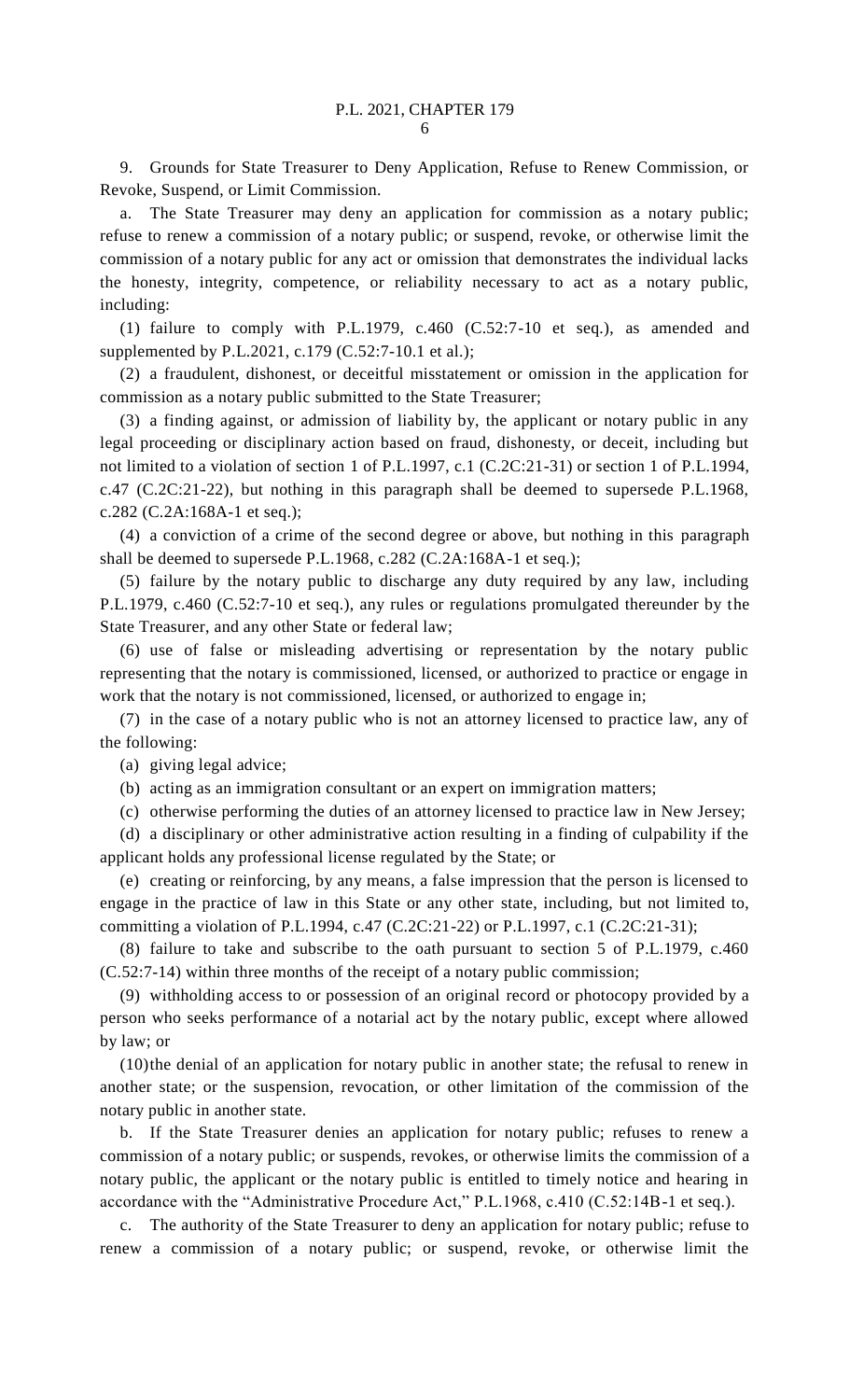commission of a notary public shall not prevent a person aggrieved by the actions of a notary public from seeking other criminal or civil remedies provided by law.

10. Section 6 of P.L.1979, c.460 (C.52:7-15) is amended to read as follows:

C.52:7-15 Statewide authority.

6. Statewide authority.

A notary public who has been duly commissioned and qualified is authorized to perform the duties of a notary public throughout the State.

11. Section 8 of P.L.1979, c.460 (C.52:7-17) is amended to read as follows:

C.52:7-17 Manual.

8. Manual.

a. The State Treasurer shall maintain a manual on the Department of the Treasury's website that sets forth the requirements, functions, duties, and responsibilities of a notary public. The manual shall include, but not be limited to, the statutes, rules, regulations, procedures, and ethical requirements governing a notary public.

b. The manual shall specify that a notary public who is not licensed as an attorney-atlaw shall not use or advertise the title of lawyer or attorney-at-law, or equivalent terms, in any language, which mean or imply that the notary public is licensed as an attorney-at-law in the State of New Jersey or in any other jurisdiction of the United States. The manual shall also state that a notary public who advertises the notary public's services in any language is required to provide with such advertisement a notice which contains the following statement or translation of the following statement if the advertisement is not in English: "I am not an attorney licensed to practice law and may not give legal advice about immigration or any other legal matter or accept fees for legal advice." The manual shall also state that no person shall be commissioned a notary public or receive a renewal of a notary public commission if that person has been convicted under the laws of this State of an offense involving dishonesty, including but not limited to a violation of section 1 of P.L.1997, c.1 (C.2C:21- 31) or section 1 of P.L.1994, c.47 (C.2C:21-22), or a substantially similar crime under the laws of another state or the United States or of a crime of the second degree or above, but nothing in this paragraph shall be deemed to supersede P.L.1968, c.282 (C.2A:168A-1 et seq.).

c. The State Treasurer shall update the information contained in the manual and the Department of the Treasury's Internet website periodically.

12. Section 9 of P.L.1979, c.460 (C.52:7-18) is amended to read as follows:

C.52:7-18 Statement by notary public after change in name; filing; evidence of continuance of powers and privileges.

9. Statement by Notary Public after Change in Name; Filing; Evidence of Continuance of Powers and Privileges.

a. If a notary public adopts a name different from that which the notary public used at the time the notary public was commissioned, before the notary public provides a signature to any record which the notary public is authorized or required to sign as notary public, the notary public shall make and sign a statement in writing and under oath, on a form prescribed and furnished by the State Treasurer, setting out the circumstances under which the notary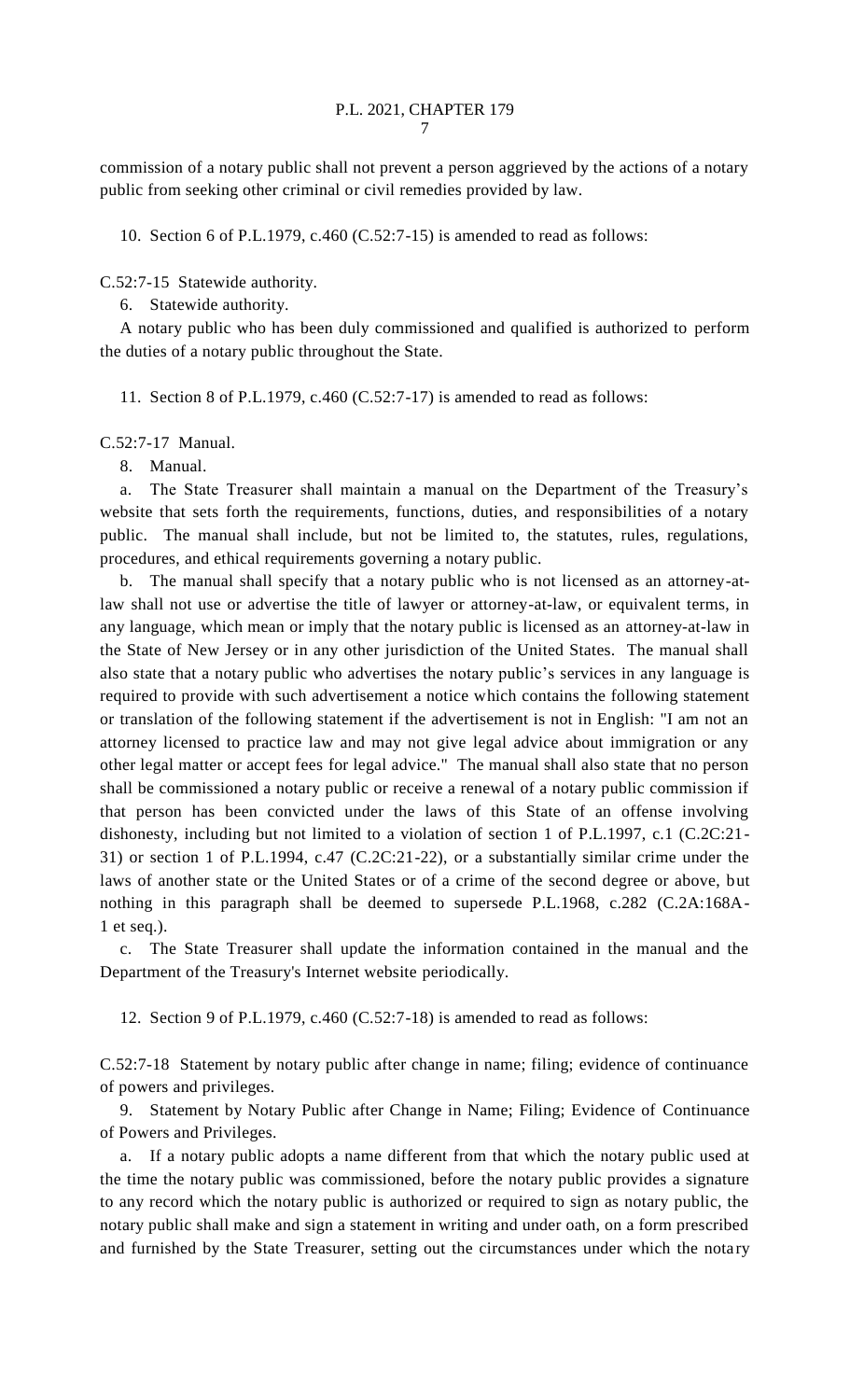public has adopted the new name. The statement shall state whether the new name has been adopted through marriage or civil union or by a change of name proceeding or otherwise, and such other information as the State Treasurer shall require.

b. The statement shall be filed in the office of the State Treasurer. Such statement, or a certified copy, shall be evidence of the right of the notary public to continue to exercise the powers and privileges and perform the duties of a notary public in the changed or new name.

13. Section 10 of P.L.1979, c.460 (C.52:7-19) is amended to read as follows:

C.52:7-19 Certificate of notarial act.

10. Certificate of Notarial Act.

- a. A notarial act shall be evidenced by a certificate. The certificate shall:
- (1) be executed contemporaneously with the performance of the notarial act;
- (2) be signed and dated by the notarial officer;
- (3) identify the jurisdiction in which the notarial act is performed;
- (4) contain the title of office of the notarial officer; and

(5) if the notarial officer is a notary public, indicate the date of expiration of the officer's commission.

b. A certificate of a notarial act is sufficient if it meets the requirements of subsection a. of this section and:

- (1) is in a short form set forth in section 21 of P.L.2021, c.179 (C.52:7-10.12);
- (2) is in a form otherwise permitted by the law of this State;

(3) is in a form permitted by the law applicable in the jurisdiction in which the notarial act was performed; or

(4) sets forth the actions of the notarial officer which shall meet the requirements provided in P.L.1979, c.460 (C.52:7-10 et seq.), as amended and supplemented by P.L.2021, c.179 (C.52:7-10.1 et al.) and any other applicable laws of this State.

c. By executing a certificate of a notarial act, a notarial officer certifies that the officer has made the determinations specified by P.L.1979, c.460 (C.52:7-10 et seq.), as amended and supplemented by P.L.2021, c.179 (C.52:7-10.1 et al.).

d. A notarial officer may not affix the officer's signature to, or logically associate it with, a certificate until the notarial act has been performed.

e. If a notarial act is performed regarding a tangible record, a certificate shall be part of, or attached to, the record.

f. If a notarial act is performed regarding an electronic record, the certificate shall be affixed to, or logically associated with, the electronic record.

g. If the State Treasurer has established standards pursuant to P.L.1979, c.460 (C.52:7- 10 et seq.), as amended and supplemented by P.L.2021, c.179 (C.52:7-10.1 et al.) for attaching, affixing, or logically associating the certificate, the process shall conform to the standards.

C.52:7-10.5 Official stamp.

14. Official Stamp.

a. The official stamp of a notary public shall:

(1) include the name of the notary public, the title "Notary Public, State of New Jersey," and the notary public's commission expiration date; and

(2) be capable of being copied together with the record to which it is affixed or attached or with which it is logically associated.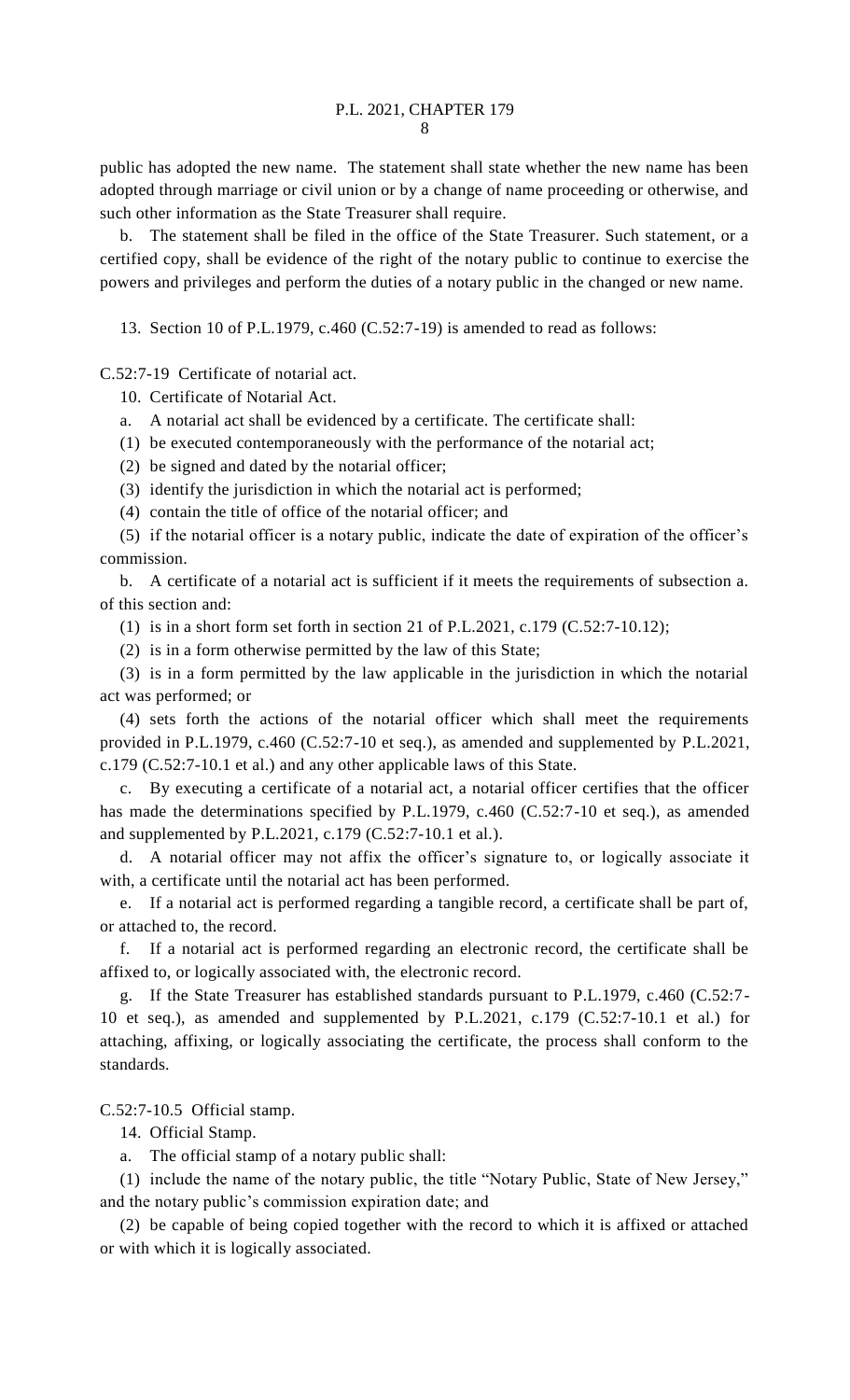b. If a notarial act regarding a tangible record is performed by a notary public, an official stamp shall be affixed to or embossed on the certificate near the signature of the notary public so as to be clear and readable. If a notarial act regarding an electronic record is performed by a notary public and the certificate contains the information specified in subsection a. of this section, an official stamp must be attached to or logically associated with the certificate.

C.52:7-10.6 Stamping device.

15. Stamping Device.

a. A notary public is responsible for the security of the stamping device used by the notary public and may not allow another individual to use the device to perform a notarial act, except at the specific instruction of a notary public who cannot physically use the stamping device.

b. The stamping device is the property of the notary public and not of the notary public's employer, even if the employer paid for the stamping device.

c. If the stamping device used by the notary public is lost or stolen, the notary public or the notary public's personal representative shall notify the State Treasurer of the loss or theft within 10 days.

C.52:7-10.7 Authority to perform notarial act.

16. Authority to Perform Notarial Act.

a. A notarial officer may perform a notarial act authorized by P.L.1979, c.460 (C.52:7- 10 et seq.), as amended and supplemented by P.L.2021, c.179 (C.52:7-10.1 et al.), and any other applicable law.

b. A notarial officer may not perform a notarial act with respect to a record to which the officer or the officer's spouse or civil union partner is a party, or in which either of them has a direct beneficial interest. A notarial act performed in violation of this subsection is voidable.

c. A notarial officer may certify that a tangible copy of an electronic record is an accurate copy of the electronic record.

C.52:7-10.8 Requirements for certain notarial acts.

17. Requirements for Certain Notarial Acts.

a. A notarial officer who takes an acknowledgment of a record shall determine, from personal knowledge or satisfactory evidence of the identity of the individual, that the individual appearing before the officer and making the acknowledgment has the identity claimed and that the signature on the record is the signature of the individual.

b. A notarial officer who takes a verification of a statement on oath or affirmation shall determine, from personal knowledge or satisfactory evidence of the identity of the individual, that the individual appearing before the officer and making the verification has the identity claimed and that the signature on the statement verified is the signature of the individual.

c. A notarial officer who witnesses or attests to a signature shall determine, from personal knowledge or satisfactory evidence of the identity of the individual, that the individual appearing before the officer and signing the record has the identity claimed.

d. A notarial officer who certifies or attests a copy of a record or an item that was copied shall determine that the copy is a full, true, and accurate transcription or reproduction of the record or item.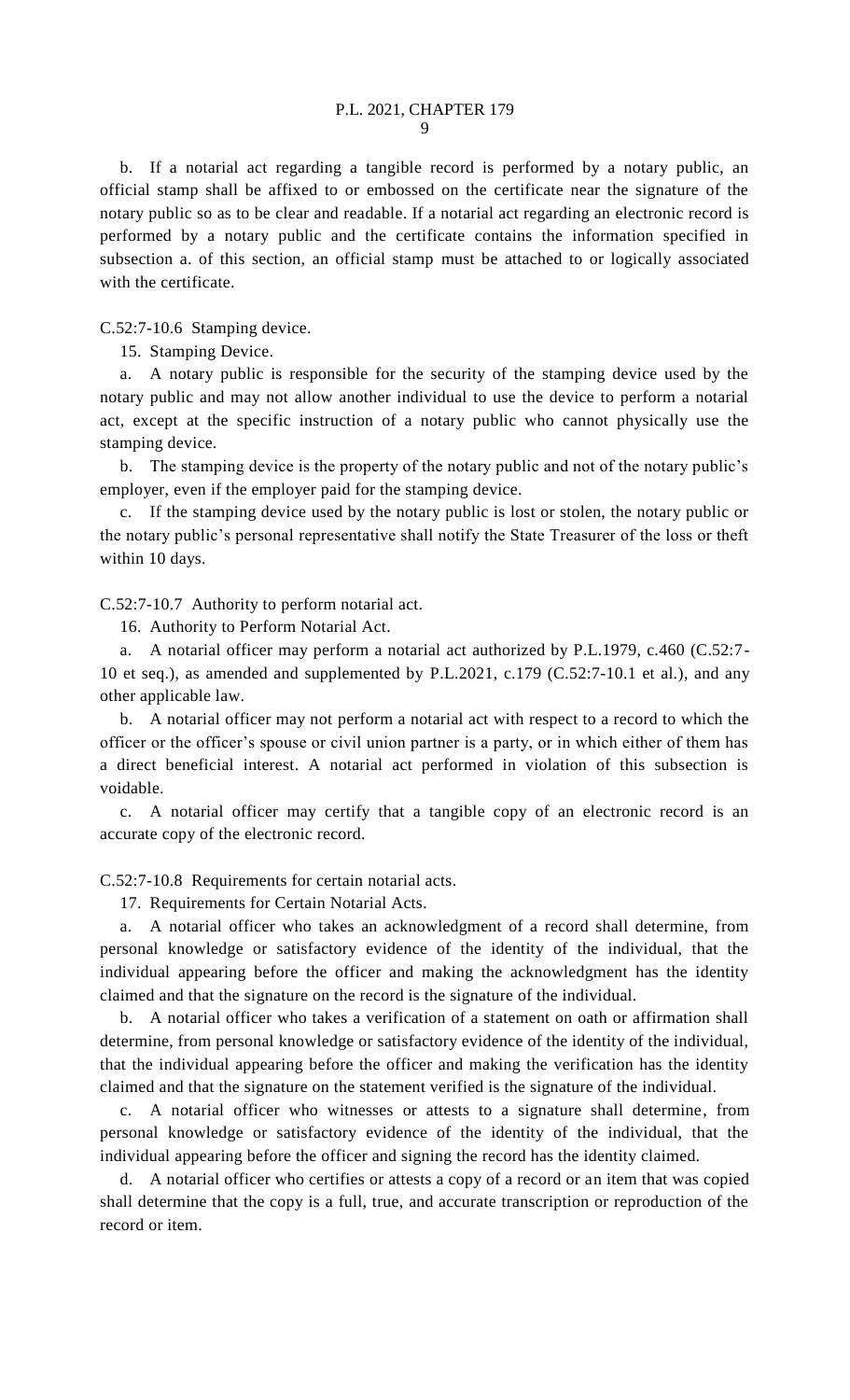e. A notarial officer who makes or notes a protest of a negotiable instrument shall determine the matters set forth in subsection b. of N.J.S.12A:3-505.

f. For the purposes of this section:

(1) A notarial officer has personal knowledge of the identity of an individual appearing before the notarial officer if the individual is personally known to the notarial officer through dealings sufficient to provide reasonable certainty that the individual has the identity claimed.

(2) A notarial officer has satisfactory evidence of the identity of an individual appearing before the notarial officer if the notarial officer can identify the individual by means of:

(a) A passport, driver's license, or government-issued, non-driver identification card, which is current or expired not more than three years before the performance of the notarial act; or

(b) Another form of government-issued identification, which is current or expired not more than three years before the performance of the notarial act, and which:

(i) contains the individual's signature or a photograph of the individual's face; and

(ii) is satisfactory to the notarial officer; or

(c) A verification of oath or affirmation of a credible witness personally appearing before the notarial officer or using communication technology to appear before the notarial officer pursuant to section 19 of P.L.2021, c.179 (C.52:7-10.10) and personally known to the notarial officer or whom the notarial officer can identify on the basis of a passport, driver's license, or government-issued, non-driver identification card, which is current or expired not more than three years before the performance of the notarial act.

(3) A notarial officer may require an individual to provide additional information or identification credentials necessary to assure the notarial officer of the identity of the individual.

C.52:7-10.9 Personal appearance; use of communication technology.

18. Personal Appearance; Use of Communication Technology.

If a notarial act relates to a statement made in, or a signature executed on, a record, the individual making the statement or executing the signature shall appear personally before the notarial officer or shall use communication technology to appear before the notarial officer pursuant to section 19 of P.L.2021, c.179 (C.52:7-10.10).

C.52:7-10.10 Notarial act performed by remotely located individual.

19. Notarial Act Performed by Remotely Located Individual.

a. As used in this section:

(1) "Communication technology" means an electronic device or process that:

(a) allows a notarial officer and a remotely located individual to communicate with each other simultaneously by sight and sound; and

(b) when necessary and consistent with other applicable law, facilitates communication with a remotely located individual who has a vision, hearing, or speech impairment.

(2) "Foreign state" means a jurisdiction other than the United States, a state, or a federally recognized Indian tribe.

(3) "Identity proofing" means a process or service by which a third person provides a notarial officer with a means to verify the identity of a remotely located individual by a review of personal information from public or private data sources.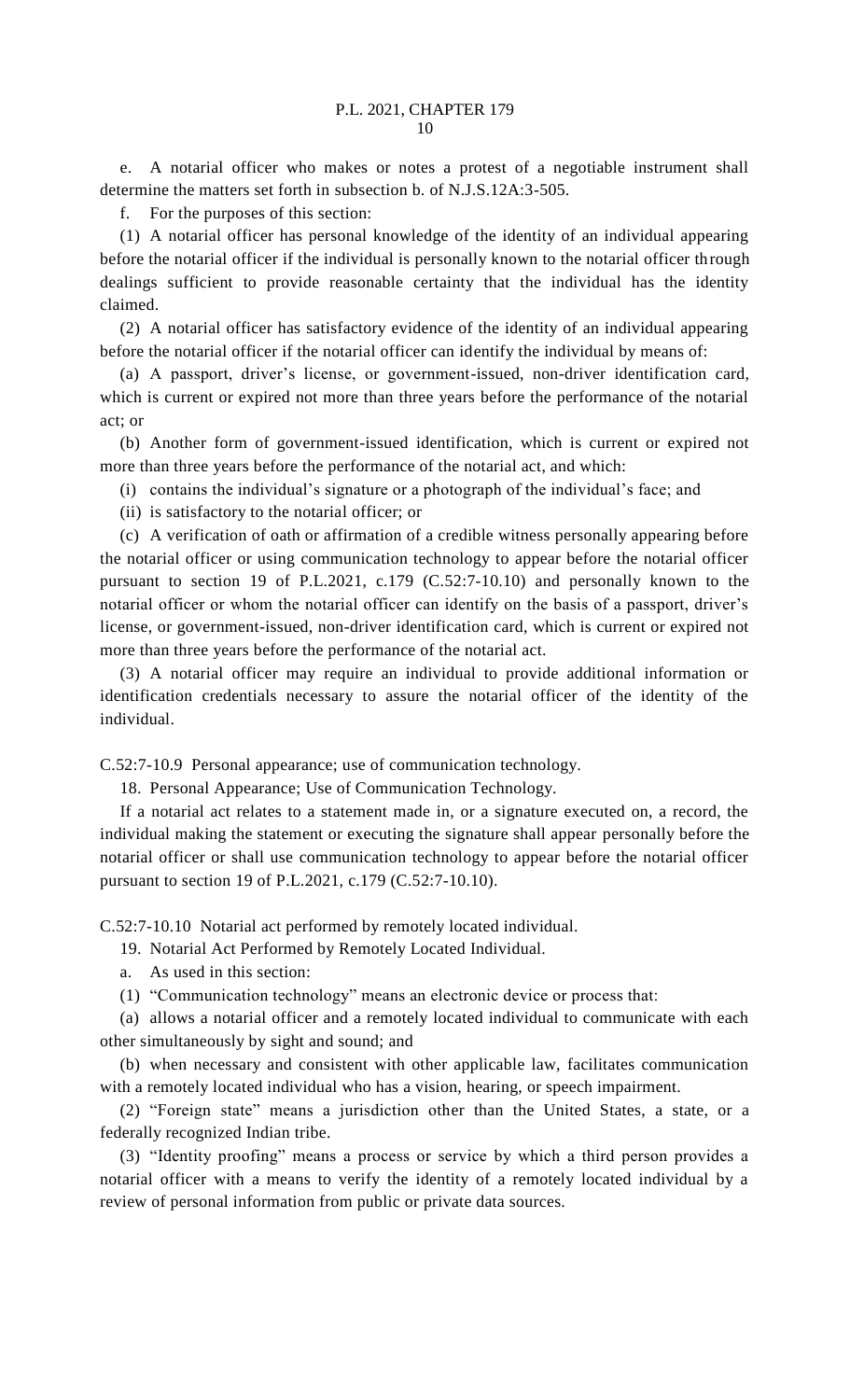(4) "Outside the United States" means a location outside the geographic boundaries of the United States, Puerto Rico, the United States Virgin Islands, and any territory, insular possession, or other location subject to the jurisdiction of the United States.

(5) "Remotely located individual" means an individual who is not in the physical presence of a notarial officer performing a notarial act under subsection c.

b. This section does not apply to a record to the extent it is governed by a law governing the creation and execution of wills or codicils, except that subsections e., f., g., and h. of this section shall apply to notarial acts performed on a tangible record that is governed by a law governing the creation or execution of wills and codicils.

c. A remotely located individual may comply with section 18 of P.L.2021, c.179 (C.52:7-10.9) and subsections a. and b. of R.S.46:14-2.1 by using communication technology to appear before a notarial officer.

d. A notarial officer located in this State may perform a notarial act using communication technology for a remotely located individual if:

(1) the notarial officer:

(a) has personal knowledge pursuant to paragraph (1) of subsection f. of section 17 of P.L.2021, c.179 (C.52:7-10.8) of the identity of the individual;

(b) has satisfactory evidence of the identity of the remotely located individual by oath or affirmation from a credible witness appearing before the notarial officer pursuant to paragraph (2) of subsection f. of section 17 of P.L.2021, c.179 (C.52:7-10.8.) or using communication technology to appear before the notarial officer pursuant to this section; or

(c) has obtained satisfactory evidence of the identity of the remotely located individual by using at least two different types of identity proofing;

(2) the notarial officer is able reasonably to confirm that a record before the notarial officer is the same record in which the remotely located individual made a statement or on which the remotely located individual executed a signature;

(3) the notarial officer, or a person acting on behalf of the notarial officer, creates an audio-visual recording of the performance of the notarial act; and

(4) for a remotely located individual who is located outside the United States:

(a) the record:

(i) is to be filed with or relates to a matter before a public official or court, governmental entity, or other entity subject to the jurisdiction of the United States; or

(ii) involves property located in the territorial jurisdiction of the United States or involves a transaction substantially connected with the United States; and

(b) the act of making the statement or signing the record is not prohibited by the foreign state in which the remotely located individual is located.

e. A notarial officer in this State may use communication technology under subsection d. of this section to take an acknowledgement of a signature on a tangible record that is in the possession of the notary public if the record is displayed to and identified by the remotely located individual during the audio-visual session required by paragraph (3) of subsection d. of this section.

f. A notarial officer's obligation under paragraph (2) of subsection d. of this section for the performance of a notarial act with respect to a tangible record not physically present before the notarial officer is satisfied if:

(1) the remotely located individual:

(a) during the audio-visual session required by paragraph (3) of subsection d. of this section, signs:

(i) the record; and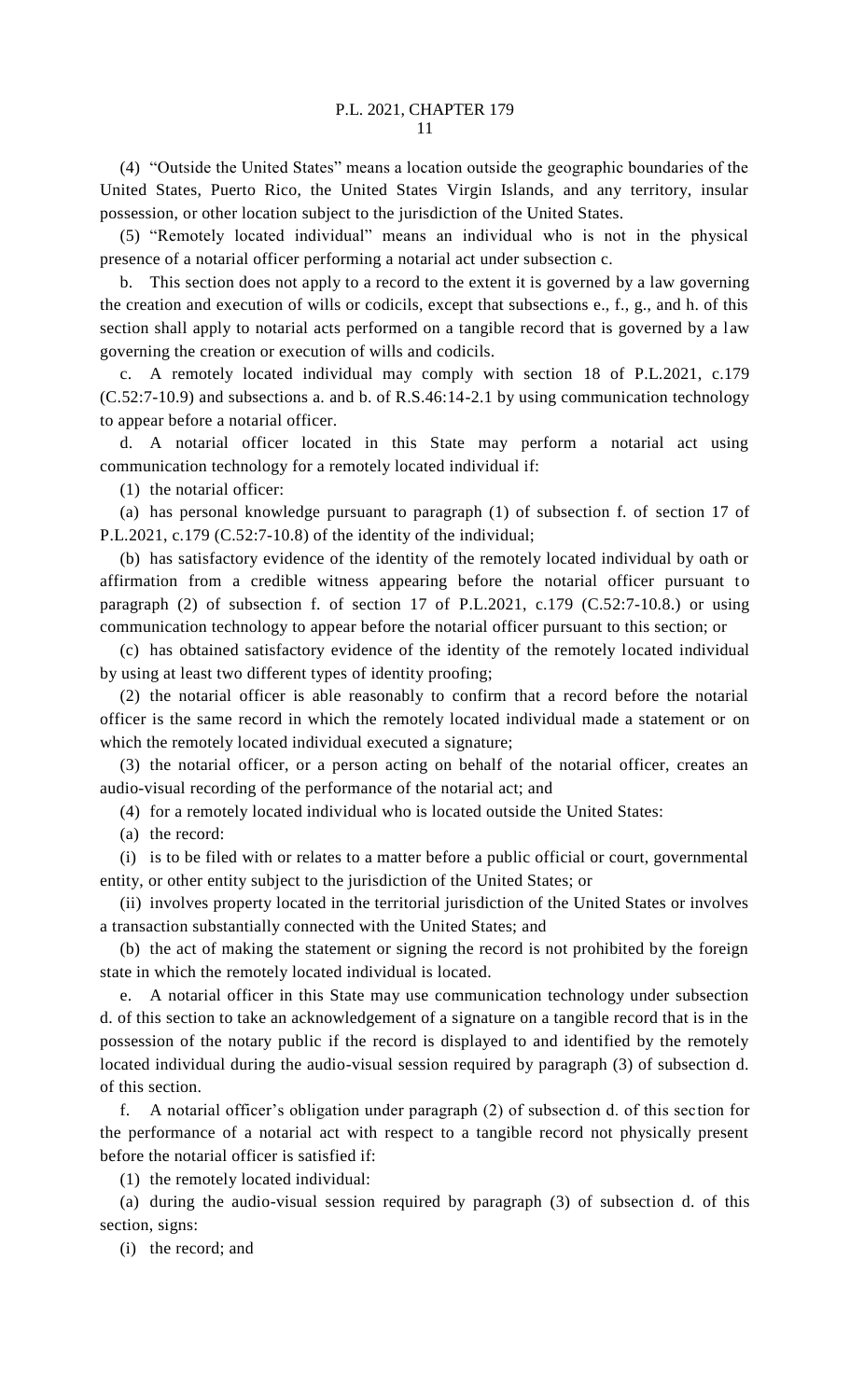(ii) a declaration, substantially in the following form, which is part of or securely attached to the record:

"I declare under penalty of perjury that the record to which this declaration is attached is the same record on which performed a notarial act and before whom I appeared by means of communication technology on [date].

\_\_\_\_\_\_\_\_\_\_\_\_\_\_\_\_\_\_\_\_\_ Printed name of remotely located individual

Signature of remotely located individual"; and

(b) sends the record and declaration to the notarial officer not later than three days after the notarial act was performed; and

(2) the notarial officer:

(a) in the audio-visual recording required by paragraph (3) of subsection d. of this section, records the individual signing the record and declaration; and

(b) after receipt of the record and declaration from the individual, executes the certificate of notarial act required by section 13 of P.L.2021, c.179 (C.52:7-10.19), which must include the following statement or words of similar import:

"I [name of notarial officer] witnessed, by means of communication technology, [name of remotely located individual] sign the attached record and declaration on [date]".

g. A notarial act performed in compliance with subsection f. of this section complies with paragraph (1) of subsection a. of section 13 of P.L.2021, c.179  $(C.52:7-10.19)$  and is effective as of the date on which the declaration was signed by the remotely located individual.

h. Subsections f. and g. of this section are not intended to exclude other procedures to satisfy the requirements of this section for a notarial act performed with respect to a tangible record.

i. A notarial officer in this State may administer an oath to a remotely located individual using communication technology. Except as required or permitted by rule or law of this State, the notarial officer shall identify the individual under paragraph (1) of subsection d. of this section, create an audio-visual recording under paragraph (3) of subsection d. of this section of the individual taking the oath, and preserve a copy of the audio-visual recording under subsection l. of this section.

j. If a notarial act is performed under this section, the certificate of notarial act required by section 10 of P.L.1979, c.460 (C.52:7-19), the certificate required by section c. of R.S.46:14-2.1, or the short-form certificate provided in section 21 of P.L.2021, c.179 (C.52:7-10.12) must indicate that the notarial act was performed using communication technology.

k. A short-form certificate provided in section 21 of P.L.2021, c.179 (C.52:7-10.12) for a notarial act subject to this section is sufficient if it:

(1) complies with any rules or regulations adopted by the State Treasurer under paragraph (1) of subsection o. of this section or section 29 of P.L.2021, c.179 (C.52:7-10.20); or

(2) is in the form provided by section 21 of P.L.2021, c.179 (C.52:7-10.12) and contains a statement substantially as follows: "This notarial act involved the use of communication technology."

l. A notarial officer, a guardian, conservator, or agent of a notarial officer, or a personal representative of a deceased notarial officer, shall retain the audio-visual recording created under paragraph (3) of subsection d. of this section or cause the recording to be retained by a repository designated by or on behalf of the person required to retain the recording. Unless a different period is required by any rule or regulation adopted by the State Treasurer under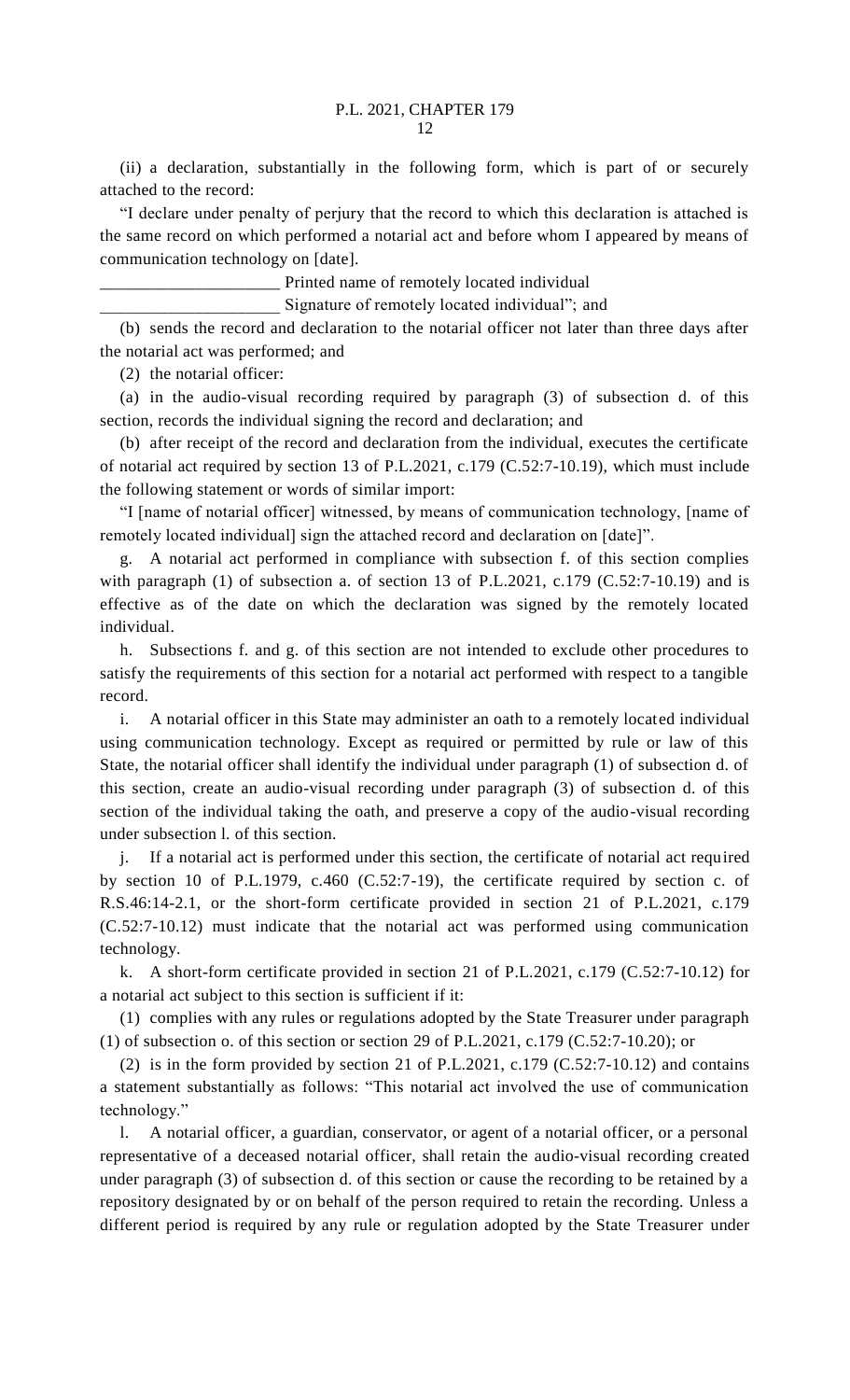paragraph (4) of subsection o. of this section, the recording must be retained for a period of at least 10 years after the recording is made.

m. Before a notary public performs the notary public's initial notarial act under this section, the notary public must notify the State Treasurer that the notary public will be performing such notarial acts and identify the technologies the notary public intends to use.

n. If the State Treasurer has established standards under subsection i. of this section and section 29 of P.L.2021, c.179 (C.52:7-10.20) for approval of communication technology or identity proofing, the communication technology and identity proofing must conform to those standards.

o. In addition to adopting rules and regulations pursuant to the "Administrative Procedure Act," P.L.1968, c.410 (C.52:14B-1 et seq.) under section 29 of P.L.2021, c.179 (C.52:7-10.20), the State Treasurer may adopt rules and regulations pursuant to the "Administrative Procedure Act," P.L.1968, c.410 (C.52:14B-1 et seq.) under this section regarding the performance of a notarial act. The rules and regulations may:

(1) prescribe the means of performing a notarial act involving a remotely located individual using communication technology;

(2) establish standards for communication technology and identity proofing;

(3) establish requirements or procedures to approve providers of communication technology and the process of identity proofing;

(4) establish standards and a period for the retention of an audio-visual recording created under paragraph (3) of subsection d. of this section; and

(5) prescribe methods for confirmation of a tangible record by a notarial officer permitted under subsection e. of this section.

p. Before adopting, amending, or repealing a rule or regulation governing performance of a notarial act with respect to a remotely located individual, the State Treasurer must consider:

(1) the most recent standards regarding the performance of a notarial act with respect to a remotely located individual promulgated by national standard-setting organizations such as the Mortgage Industry Standards Maintenance Organization and the recommendations of the National Association of Secretaries of State;

(2) standards, practices, and customs of other jurisdictions that have laws substantially similar to this section; and

(3) the views of governmental officials and entities and other interested persons.

q. (1) A notarial officer may perform a notarial act using communication technology for a remotely located individual that meets the requirements of section 19 of P.L.2021, c.179 (C.52:7-10.10) and subsections a. and b. of R.S.46:14-2.1 regardless of whether the remotely located individual is physically located in this State.

(2) A notarial act performed using communication technology for a remotely located individual is deemed performed in New Jersey and is governed by New Jersey law.

r. It is the intent of the Legislature that, to the fullest extent allowed by the Full Faith and Credit Clause of the United States Constitution and the laws of the 50 states and the District of Columbia, a notarial act performed in this State shall be recognized, be enforceable, and have the same effect under the law of the 50 states as if performed by a notarial officer of those jurisdictions.

s. By allowing its communication technology or identity proofing to facilitate a notarial act for a remotely located individual or by providing storage of the audio-visual recording created under paragraph (3) of subsection d. of this section, the provider of the communication technology, identity proofing, or storage appoints the State Treasurer as the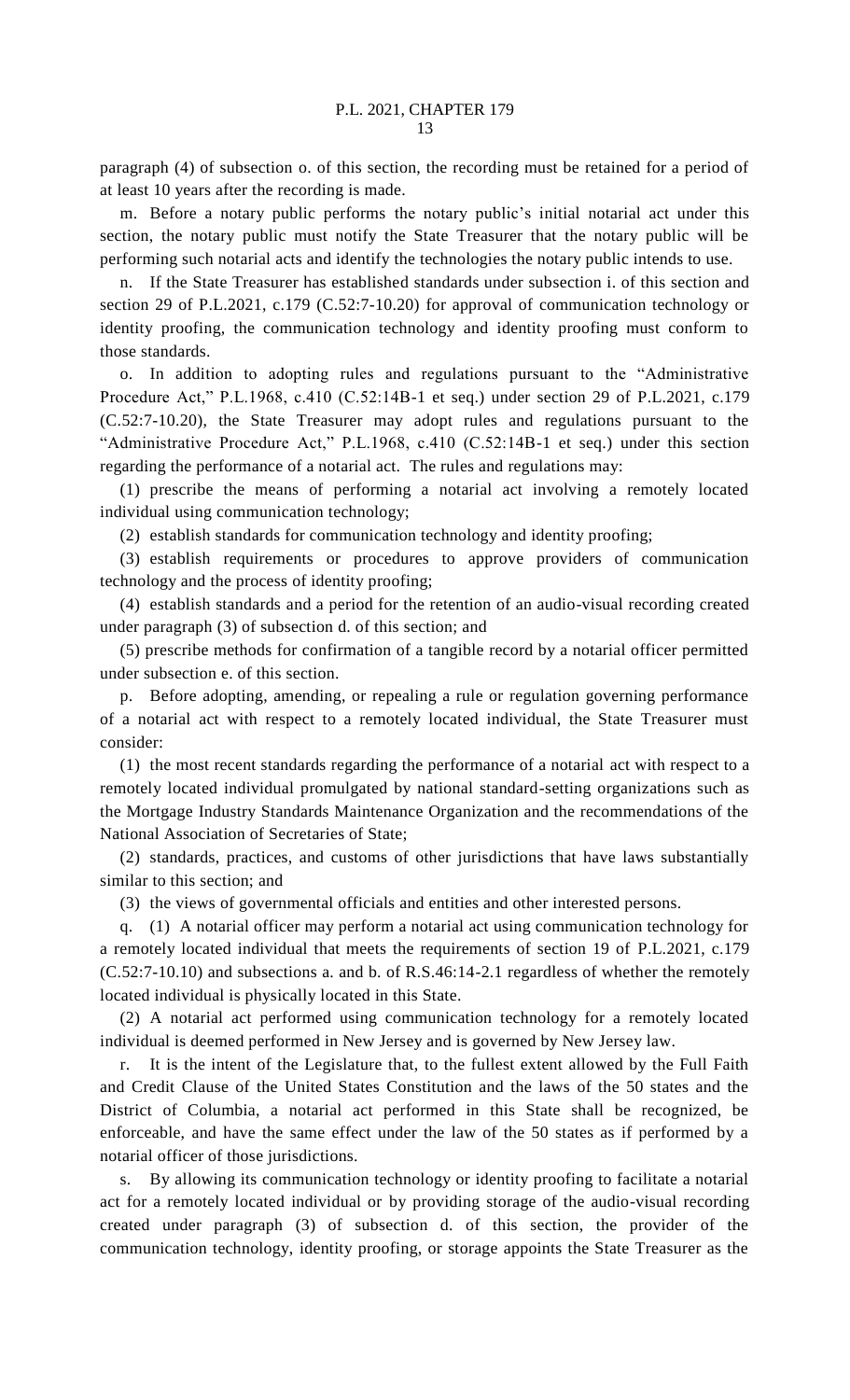provider's agent for service of process in any civil action in this State related to the notarial act.

C.52:7-10.11 Signature if individual unable to sign.

20. Signature if Individual Unable to Sign.

If an individual is physically unable to sign a record, the individual may direct an individual other than the notarial officer to sign the record with the individual's name. The notarial officer shall insert "Signature affixed by (name of other individual) at the direction of (name of individual)" or words of similar import.

C.52:7-10.12 Certificate form.

21. Certificate Form.

The following short form certificates of notarial acts are sufficient for the purposes indicated, if the requirements of section 10 of P.L.1979, c.460 (C.52:7-19) are satisfied. Certificates of notarial acts are deemed sufficient for the purposes indicated if substantially all of the requirements of section 10 of P.L.1979, c.460 (C.52:7-19) and this section are satisfied:

a. For an acknowledgment in an individual capacity:

| This  |                               | record was acknowledged before                                                                | me | on | <u> 1989 - Jan Barbara Barat, prima popula</u> | (date) | by |
|-------|-------------------------------|-----------------------------------------------------------------------------------------------|----|----|------------------------------------------------|--------|----|
|       | (Name(s) of individual(s))    |                                                                                               |    |    |                                                |        |    |
|       | Signature of notarial officer |                                                                                               |    |    |                                                |        |    |
| Stamp |                               |                                                                                               |    |    |                                                |        |    |
|       | Title of office               |                                                                                               |    |    |                                                |        |    |
|       |                               | (My commission expires: ___________)                                                          |    |    |                                                |        |    |
|       |                               | b. For an acknowledgment in a representative capacity:                                        |    |    |                                                |        |    |
|       |                               |                                                                                               |    |    |                                                |        |    |
|       |                               |                                                                                               |    |    |                                                |        |    |
|       |                               | This record was acknowledged before me on ______(date) by _______________________             |    |    |                                                |        |    |
|       | (Name(s) of individual(s)     |                                                                                               |    |    |                                                |        |    |
|       |                               | as (type of authority, such as officer or trustee) of (name of party on behalf of whom record |    |    |                                                |        |    |
|       | was executed).                |                                                                                               |    |    |                                                |        |    |
|       |                               |                                                                                               |    |    |                                                |        |    |
|       | Signature of notarial officer |                                                                                               |    |    |                                                |        |    |
| Stamp |                               |                                                                                               |    |    |                                                |        |    |
|       | Title of office               |                                                                                               |    |    |                                                |        |    |
|       |                               |                                                                                               |    |    |                                                |        |    |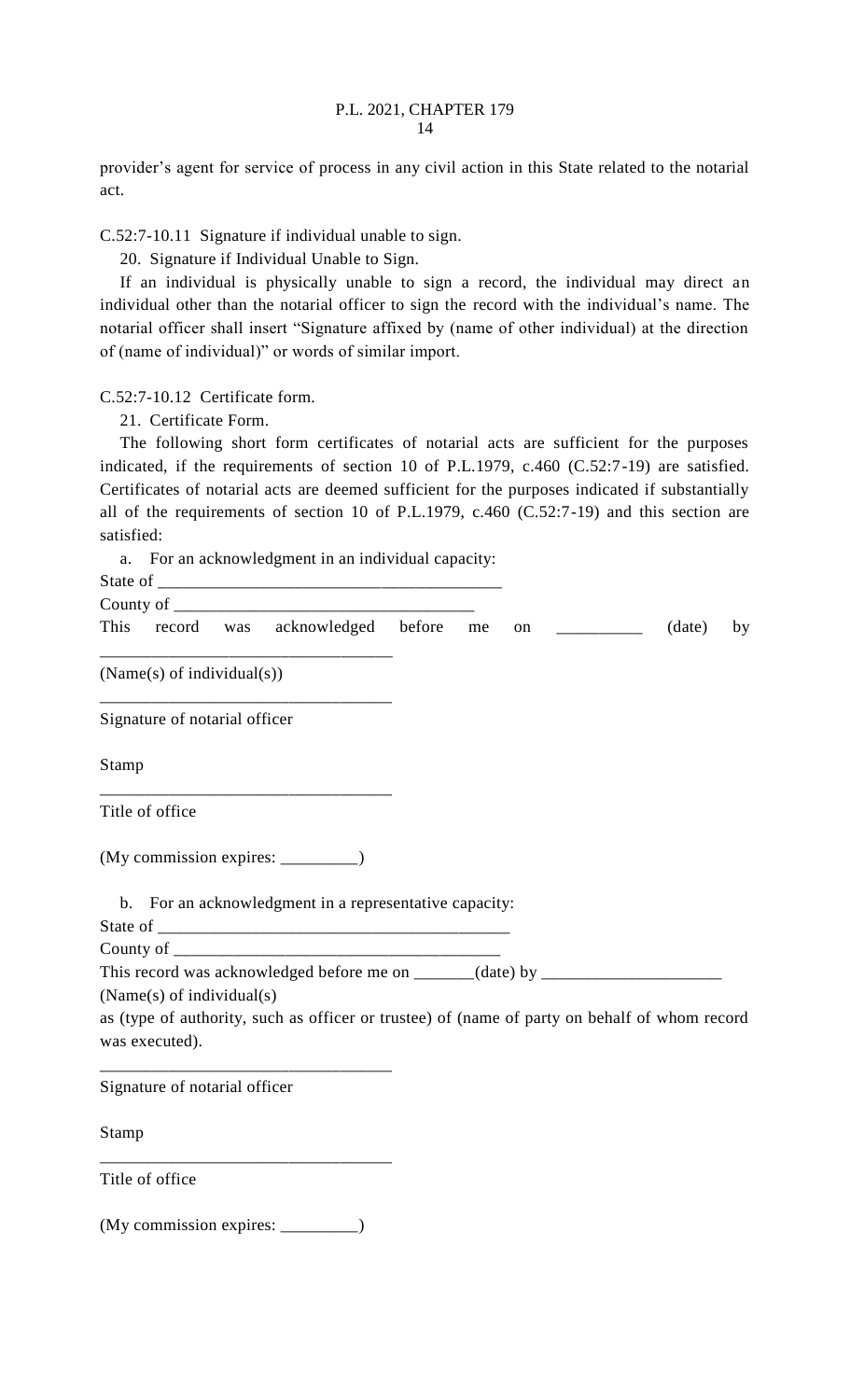## P.L. 2021, CHAPTER 179 15

| For a verification on oath or affirmation:<br>$\mathbf{c}$ .                                                                  |    |
|-------------------------------------------------------------------------------------------------------------------------------|----|
|                                                                                                                               |    |
|                                                                                                                               |    |
| Signed and sworn to (or affirmed) before me<br>(date)<br>on $\qquad \qquad$                                                   | by |
| (Name(s) of individual(s) making statement)                                                                                   |    |
| Signature of notarial officer                                                                                                 |    |
| Stamp                                                                                                                         |    |
|                                                                                                                               |    |
| Title of office                                                                                                               |    |
| (My commission expires: _________)                                                                                            |    |
| d. For witnessing or attesting a signature:                                                                                   |    |
|                                                                                                                               |    |
|                                                                                                                               |    |
| Signed (or attested) before me on _______(date) by ______________________________<br>(Name(s) of individual(s))               |    |
| Signature of notarial officer                                                                                                 |    |
| Stamp                                                                                                                         |    |
|                                                                                                                               |    |
| Title of office                                                                                                               |    |
| (My commission expires: _________)                                                                                            |    |
| e. For certifying a copy of a record:                                                                                         |    |
|                                                                                                                               |    |
| I certify that this is a true and correct copy of a record in the possession of                                               |    |
| <u> 1980 - Johann John Stone, mars et al. (</u>                                                                               |    |
|                                                                                                                               |    |
| Signature of notarial officer                                                                                                 |    |
| Stamp<br><u> 1960 - Johann John Harry, mars eta bainar eta baina eta baina eta baina eta baina eta baina eta baina eta ba</u> |    |
| Title of office                                                                                                               |    |
|                                                                                                                               |    |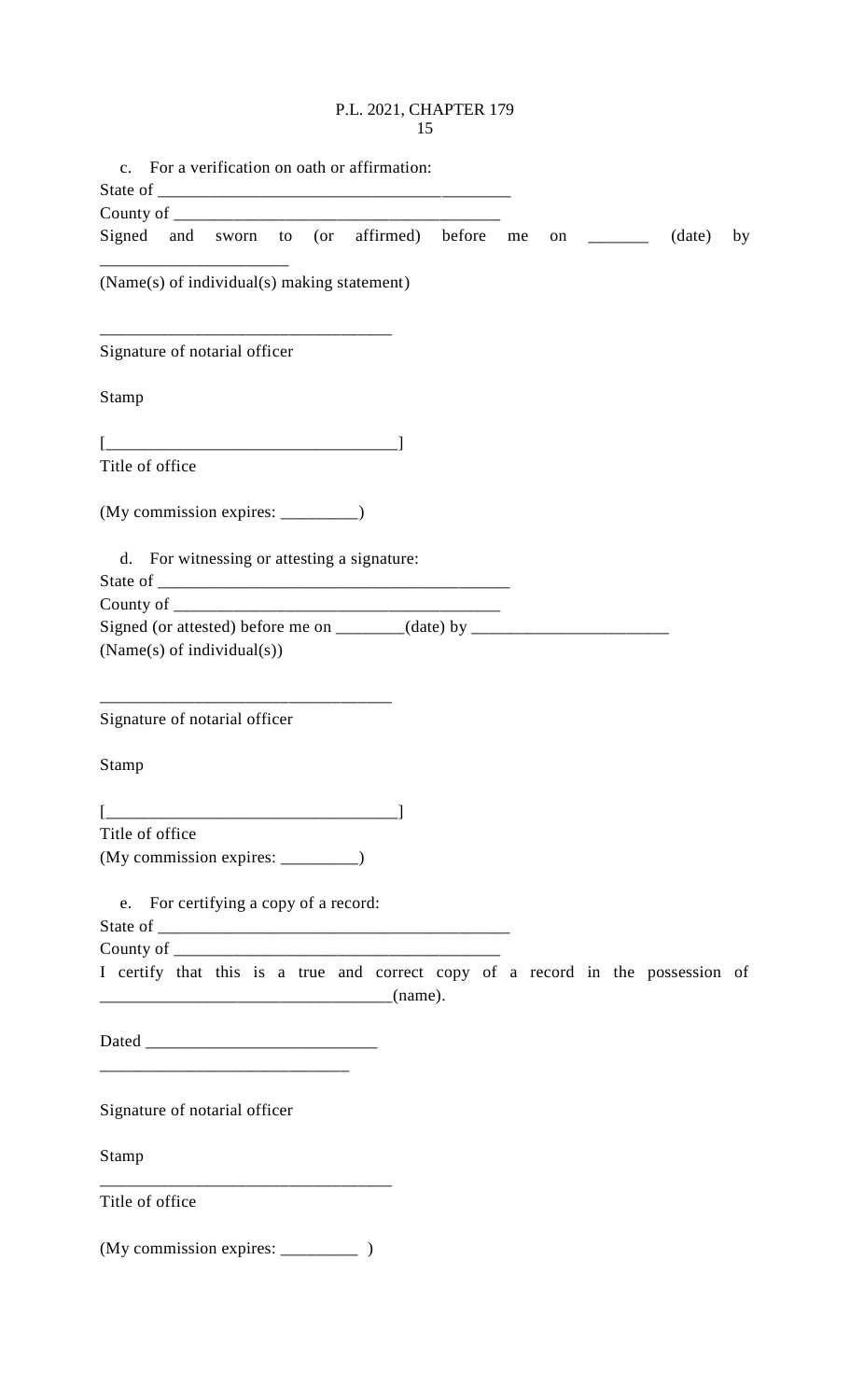C.52:7-10.13 Notarial act in this State.

22. Notarial Act in this State.

a. The signature and title of an individual performing a notarial act are prima facie evidence that the signature is genuine and that the individual holds the designated title.

b. A notarial act may be performed in this State by an individual authorized by the applicable law to perform the notarial act.

c. The signature and title of a notarial officer authorized by the applicable law to perform the notarial act conclusively establishes the authority of the officer to perform the notarial act.

C.52:7-10.14 Notarial acts outside this state.

23. Notarial Acts Outside this State.

a. In Another State.

(1) A notarial act performed in another state has the same effect under the law of this State as if performed by a notarial officer of this State, if the act performed in that state is performed by:

(a) a notary public of that state;

(b) a judge, clerk, or deputy clerk of a court of that state; or

(c) any other individual authorized by the law of that state to perform the notarial act.

(2) The signature and title of an individual performing a notarial act in another state are prima facie evidence that the signature is genuine and that the individual holds the designated title.

(3) The signature and title of a notarial officer described in subparagraph (a) or (b) of paragraph (1) of this subsection conclusively establish the authority of the officer to perform the notarial act.

b. Under Authority of Federally Recognized Indian Tribe.

(1) A notarial act performed under the authority and in the jurisdiction of a federally recognized Indian tribe has the same effect as if performed by a notarial officer of this State, if the act performed in the jurisdiction of the tribe is performed by:

(a) a notary public of the tribe;

(b) a judge, clerk, or deputy clerk of a court of the tribe; or

(c) any other individual authorized by the law of the tribe to perform the notarial act.

(2) The signature and title of an individual performing a notarial act under the authority of and in the jurisdiction of a federally recognized Indian tribe are prima facie evidence that the signature is genuine and that the individual holds the designated title.

(3) The signature and title of a notarial officer described in subparagraph (a) or (b) of paragraph (1) of this subsection conclusively establish the authority of the officer to perform the notarial act.

c. Under Federal Authority.

(1) A notarial act performed under federal law has the same effect under the law of this State as if performed by a notarial officer of this State, if the act performed under federal law is performed by:

(a) a judge, clerk, or deputy clerk of a court;

(b) an individual in military service or performing duties under the authority of military service who is authorized to perform notarial acts under federal law;

(c) an individual designated a notarizing officer by the United States Department of State for performing notarial acts overseas; or

(d) any other individual authorized by federal law to perform the notarial act.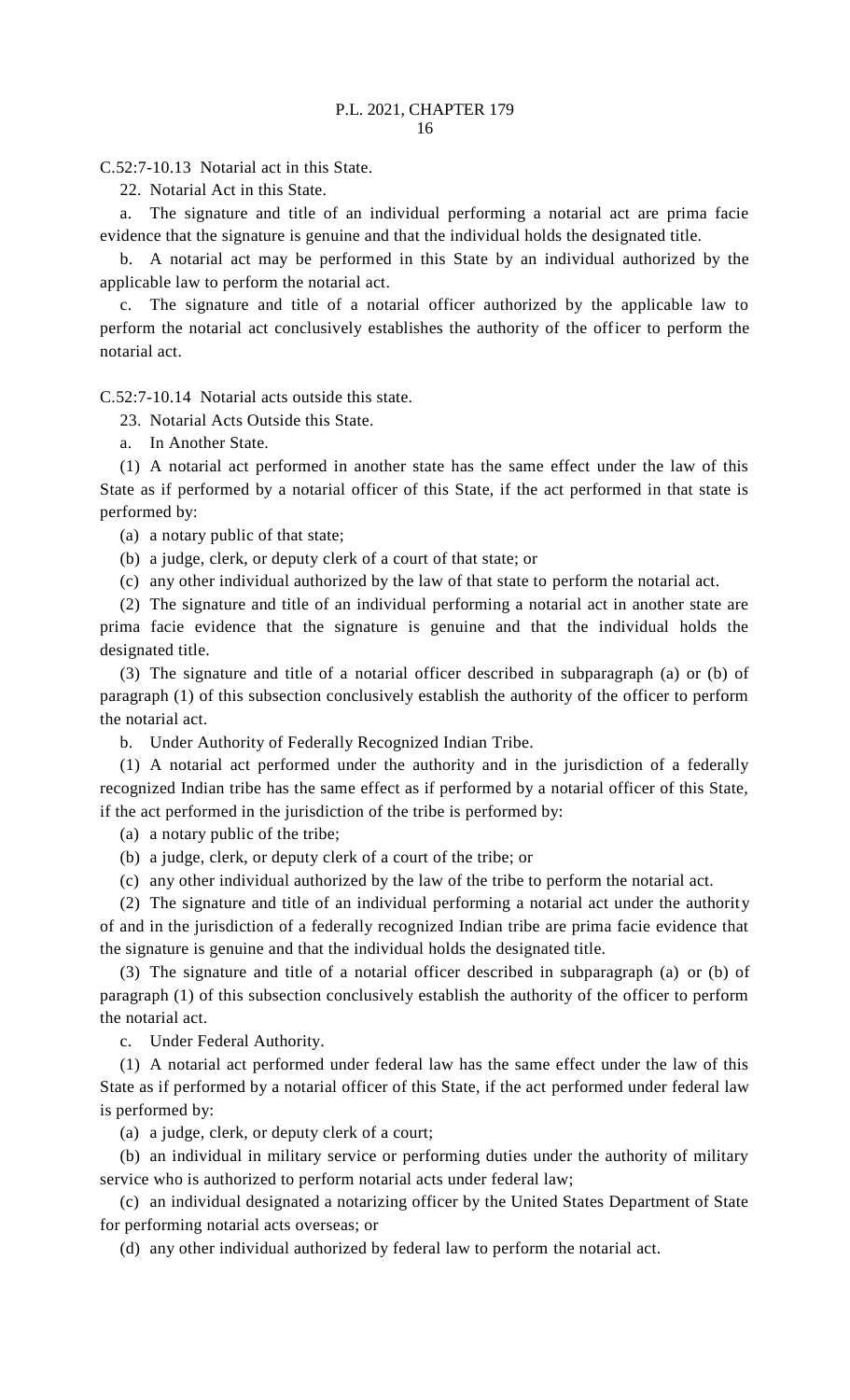(2) The signature and title of an individual acting under federal authority and performing a notarial act are prima facie evidence that the signature is genuine and that the individual holds the designated title.

(3) The signature and title of an officer described in subparagraph (a), (b), or (c) of paragraph (1) of this subsection conclusively establish the authority of the officer to perform the notarial act.

d. Foreign Notarial Acts.

(1) As used in this subsection, "foreign state" means a jurisdiction other than the United States, a state, or a federally recognized Indian tribe.

(2) If a notarial act is performed under authority and in the jurisdiction of a foreign state or constituent unit of the foreign state or is performed under the authority of a multinational or international governmental organization, the act has the same effect under the law of this State as if performed by a notarial officer of this State.

(3) If the title of office and indication of authority to perform notarial acts in a foreign state appears in a digest of foreign law or in a list customarily used as a source for that information, the authority of an officer with that title to perform notarial acts is conclusively established.

(4) The signature and official stamp of an individual holding an office described in paragraph (3) of this subsection are prima facie evidence that the signature is genuine and the individual holds the designated title.

(5) An apostille in the form prescribed by the Hague Convention of October 5, 1961 and issued by a foreign state party to the Hague Convention conclusively establishes that the signature of the notarial officer is genuine and that the notarial officer holds the indicated office.

(6) A consular authentication issued by an individual designated by the United States Department of State as a notarizing officer for performing notarial acts overseas and attached to the record with respect to which the notarial act is performed conclusively establishes that the signature of the notarial officer is genuine and that the notarial officer holds the indicated office.

C.52:7-10.15 Notification regarding performance of notarial act on electronic record; selection of technology; acceptance of tangible copy of electronic record.

24. Notification Regarding Performance of Notarial Act on Electronic Record; Selection of Technology; Acceptance of Tangible Copy of Electronic Record.

a. A notarial officer may select one or more tamper-evident technologies to perform notarial acts with respect to electronic records. A person may not require a notarial officer to perform a notarial act with respect to an electronic record with a technology that the notarial officer has not selected.

b. Before a notary public performs the notary public's initial notarial act with respect to an electronic record, the notary public shall notify the State Treasurer that the notary public will be performing notarial acts with respect to electronic records and identify the technology that the notary public intends to use. If the State Treasurer has established standards for approval of technology pursuant to section 29 of P.L.2021, c.179 (C.52:7-10.20), the technology must conform to those standards. If the technology conforms to the standards, the State Treasurer shall approve the use of the technology.

c. A county clerk, a register of deeds and mortgages, and a county surrogate shall accept for recording a tangible copy of an electronic record containing a notarial certificate as satisfying any requirement that a record accepted for recording be an original, if the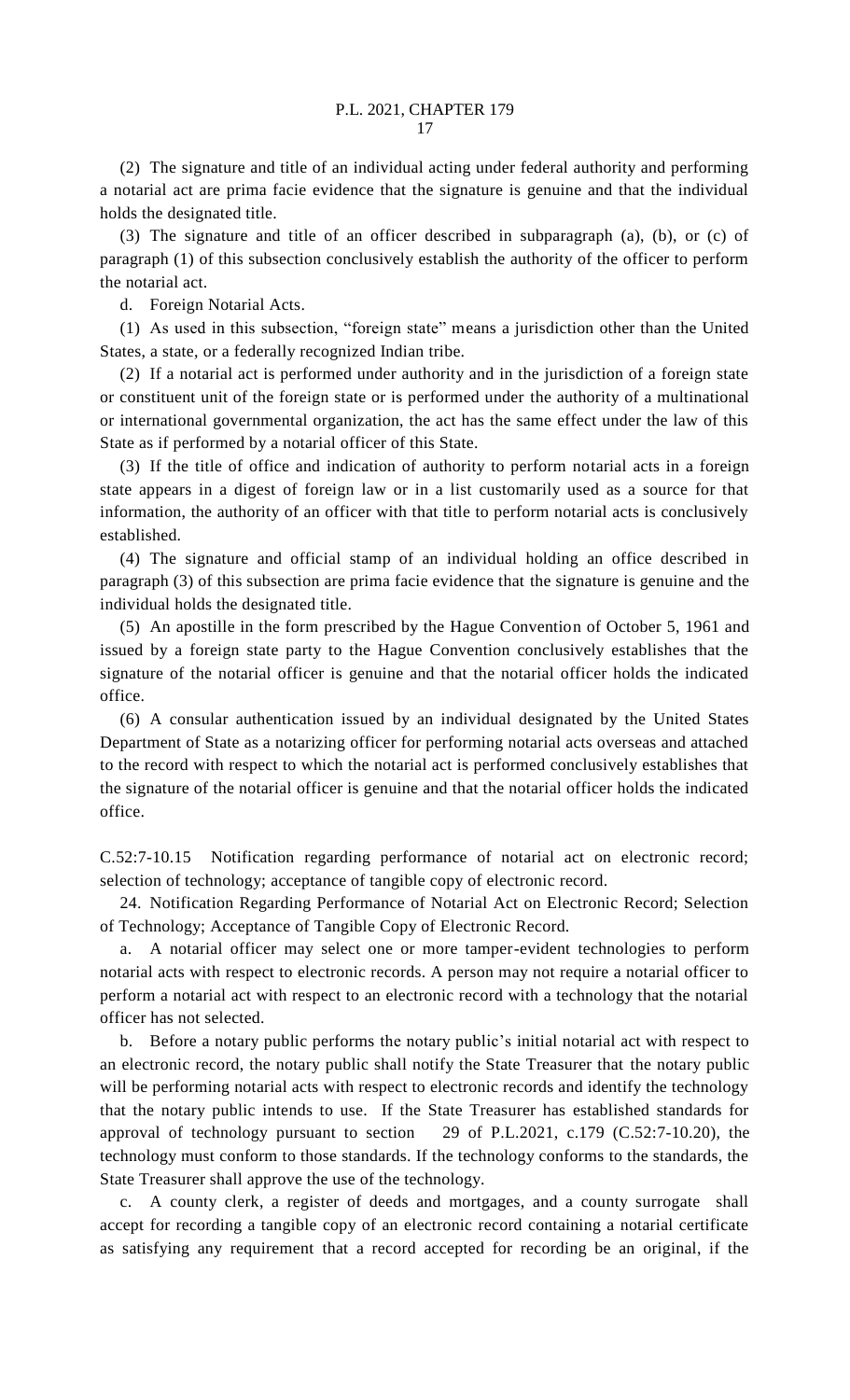notarial officer executing the notarial certificate certifies that the tangible copy is an accurate copy of the electronic record.

C.52:7-10.16 Database of notaries public.

25. Database of Notaries Public.

The State Treasurer shall maintain an electronic database of current and former notaries public, including the dates that the notary public was commissioned and authorized to perform notarial acts:

a. through which a person may verify the authority of a notary public to perform notarial acts; and

b. which indicates whether a notary public has notified the State Treasurer that the notary public will be performing notarial acts on electronic records.

C.52:7-10.17 Authority to refuse to perform notarial act.

26. Authority to Refuse to Perform Notarial Act.

a. A notarial officer may refuse to perform a notarial act if the officer is not satisfied that:

(1) the individual executing the record is competent or has the capacity to execute the record;

(2) the individual's signature is knowingly and voluntarily made;

(3) the individual's signature on the record or statement substantially conforms to the signature on a form of identification used to determine the identity of the individual; or

(4) the physical appearance of the individual signing the record or statement substantially conforms to the photograph on a form of identification used to determine the identity of the individual.

b. A notarial officer may refuse to perform a notarial act unless refusal is prohibited by law other than P.L.1979, c.460 (C.52:7-10 et seq.), as amended and supplemented by P.L.2021, c.179 (C.52:7-10.1 et al.).

C.52:7-10.18 Journal.

27. Journal.

a. A notary public shall maintain a journal of all notarial acts performed.

(1) The journal may be created and maintained on a tangible medium or in an electronic format.

(2) A notary public shall maintain only one journal at a time to chronicle all notarial acts, whether those notarial acts are performed regarding tangible or electronic records.

(3) If the journal is maintained on a tangible medium, it shall be a permanent, bound register with consecutively numbered lines and consecutively numbered pages.

(4) If the journal is maintained in an electronic format, it shall be in a permanent, tamperevident electronic format complying with any rules and regulations promulgated by the State Treasurer.

b. For each notarial act, the notary public shall record in the journal:

(1) the date and time of the notarial act;

(2) the type of notarial act, including but not limited to the taking of an acknowledgment, the taking of a proof of a deed, the administration of an oath, or the taking of an affidavit;

(3) the name and address of each person for whom the notarial act is performed;

(4) if the identity of the individual is based on personal knowledge, a statement to that effect;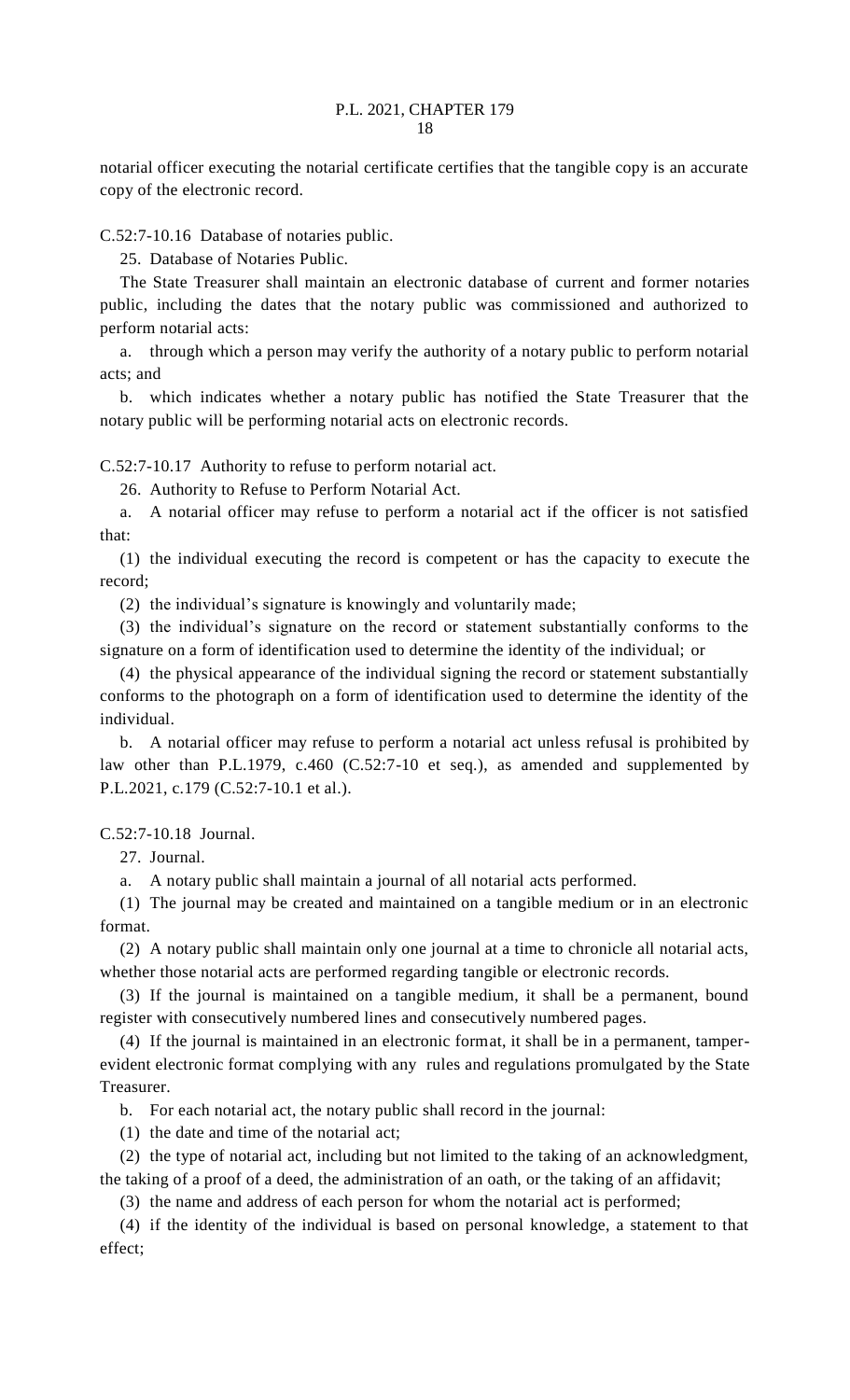(5) if the identity of the individual is based on satisfactory evidence, a brief description of the method of identification and the identification credential presented, if any, including, if applicable, the type, date of issuance, and date of expiration of an identification document, or the name and signature of any identifying witness and, if applicable, the type, date of issuance, and date of expiration of a document identifying the witness; and

(6) an itemized list of all fees charged for the notarial act.

c. If a notary public's journal is lost or stolen, the notary public shall notify the State Treasurer within 10 days of the loss or theft.

d. The notary public shall either:

(1) retain the journal for 10 years after the performance of the last notarial act chronicled in the journal; or

(2) transmit the journal to the Department of the Treasury, Division of Revenue and Enterprise Services, or a repository approved by the State Treasurer.

e. On resignation from, or the revocation or suspension of, a notary public's commission, the notary public shall either:

(1) retain the journal in accordance with paragraph (1) of subsection d. of this section and inform the State Treasurer where the journal is located; or

(2) transmit the journal to the Department of the Treasury, Division of Revenue and Enterprise Services, or a repository approved by the State Treasurer.

f. On the death or adjudication of incompetency of a current or former notary public, the notary public's personal representative or guardian or any other person knowingly in possession of the journal shall, within 45 days, transmit it to the Department of the Treasury, Division of Revenue and Enterprise Services, or a repository approved by the State Treasurer.

g. In lieu of maintaining a journal, a notary public who is an attorney-at-law admitted to practice in this State, or who is employed by an attorney-at-law, or who is employed by or acting as an agent for a title insurance company licensed to do business in this State pursuant to P.L.2001, c.210 (C.17:22A-26 et seq.), may maintain a record of notarial acts in the form of files regularly maintained for the attorney's law practice or the title insurance company's business activities, as the case may be.

C.52:7-10.19 Validity of notarial acts.

28. Validity of Notarial Acts.

a. Except as otherwise provided in section 9 of P.L.2021, c.179 (C.52:7-10.4), the failure of a notarial officer to perform a duty or meet a requirement specified in P.L.1979, c.460 (C.52:7-10 et seq.), as amended and supplemented by P.L.2021, c.179 (C.52:7-10.1 et al.), does not invalidate a notarial act performed by the notarial officer.

b. The validity of a notarial act under P.L.1979, c.460 (C.52:7-10 et seq.), as amended and supplemented by P.L.2021, c.179 (C.52:7-10.1 et al.), does not prevent an aggrieved person from seeking to invalidate the record or transaction that is the subject of the notarial act or from seeking other remedies available by law and as provided in P.L.1979, c.460 (C.52:7-10 et seq.), as amended and supplemented by P.L.2021, c.179 (C.52:7-10.1 et al.).

c. P.L.1979, c.460 (C.52:7-10 et seq.), as amended and supplemented by P.L.2021, c.179 (C.52:7-10.1 et al.), shall not validate any purported notarial act performed by an individual who does not have the authority to perform notarial acts.

C.52:7-10.20 Rules and regulations.

29. Rules and Regulations.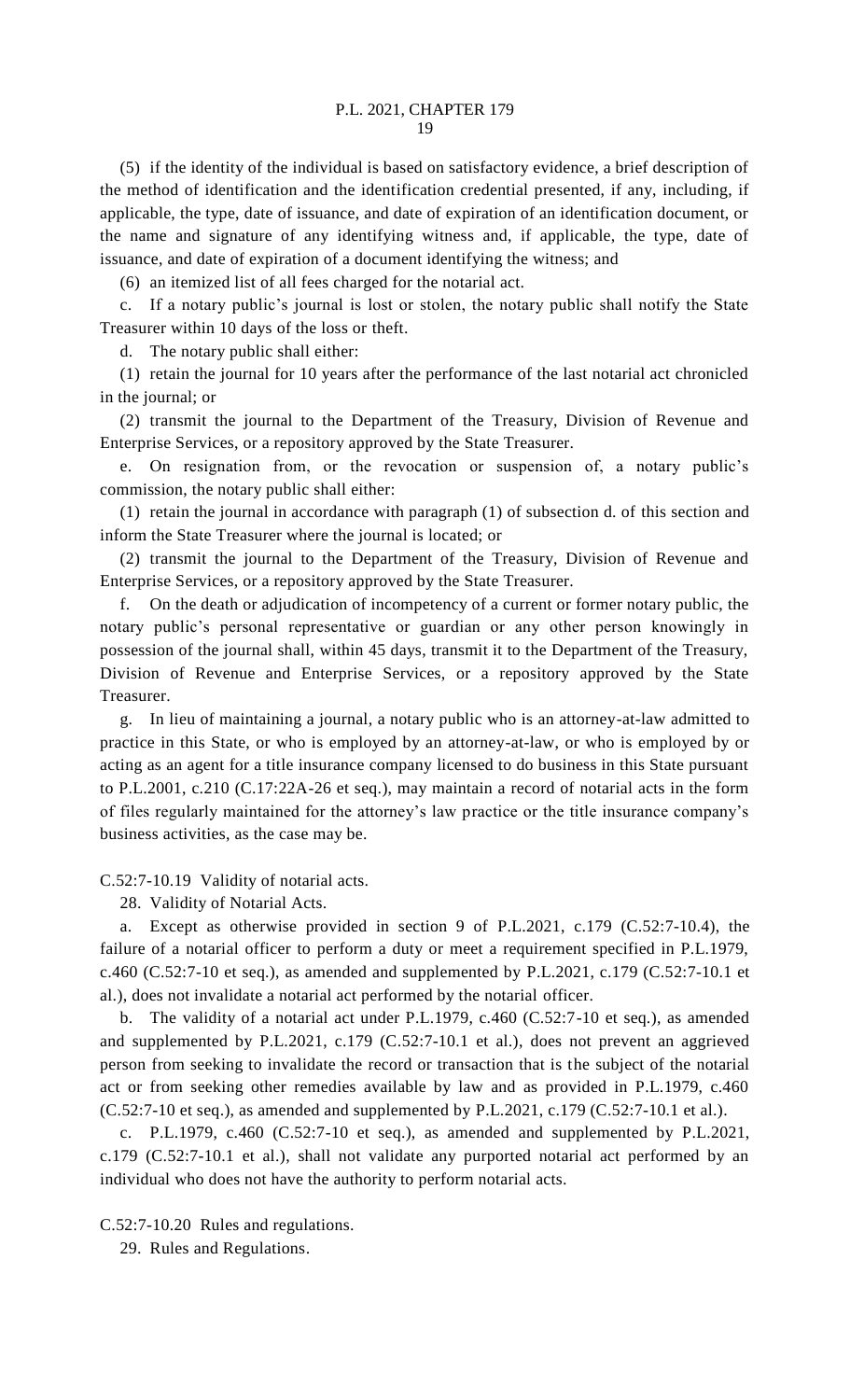a. The State Treasurer shall adopt rules and regulations pursuant to the "Administrative Procedure Act," P.L.1968, c.410 (C.52:14B-1 et seq.) to implement the provisions of P.L.1979, c.460 (C.52:7-10 et seq.), as amended and supplemented by P.L.2021, c.179 (C.52:7-10.1 et al.). Any rules and regulations regarding the performance of notarial acts with respect to electronic records shall not require, or accord greater legal status or effect to, the implementation or application of a specific technology or technical specification. The rules and regulations may:

(1) prescribe the manner of performing notarial acts regarding tangible and electronic records;

(2) include provisions to ensure that any change to or tampering with a record bearing a certificate of a notarial act is self-evident;

(3) include provisions to ensure integrity in the creation, transmittal, storage, or authentication of electronic records or signatures;

(4) prescribe the process of granting, renewing, conditioning, denying, suspending, revoking, or otherwise limiting a notary public commission and assuring the trustworthiness of an individual holding a commission as notary public;

(5) include provisions to prevent fraud or mistake in the performance of notarial acts; and

(6) provide for the administration of the examination under section 7 of P.L.2021, c.179 (C.52:7-10.3) and the course of study under section 6 of P.L.2021, c.179 (C.52:7-10.2).

b. In adopting, amending, or repealing rules and regulations concerning notarial acts with respect to electronic records, the State Treasurer shall consider, consistent with the provisions of P.L.1979, c.460 (C.52:7-10 et seq.), as amended and supplemented by P.L.2021, c.179 (C.52:7-10.1 et al.):

(1) the most recent standards regarding electronic records promulgated by national bodies, such as the Mortgage Industry Standards Maintenance Organization and the National Association of Secretaries of State;

(2) standards, practices, and customs of other jurisdictions that substantially enact the Revised Uniform Law on Notarial Acts, as embodied in P.L.1979, c.460 (C.52:7-10 et seq.), as amended and supplemented by P.L.2021, c.179 (C.52:7-10.1 et al.); and

(3) the views of governmental officials and entities and other interested persons.

30. R.S.46:14-2.1 is amended to read as follows:

Acknowledgement and proof.

46:14-2.1. Acknowledgment and proof.

a. To acknowledge a deed or other instrument the maker of the instrument shall appear before an officer specified in R.S.46:14-6.1 or use communication technology to appear before the officer pursuant to section 19 of P.L.2021, c.179 (C.52:7-10.10.) and acknowledge that it was executed as the maker's own act. To acknowledge a deed or other instrument made on behalf of a corporation or other entity, the maker shall appear before an officer specified in R.S.46:14-6.1 and state that the maker was authorized to execute the instrument on behalf of the entity and that the maker executed the instrument as the act of the entity.

b. To prove a deed or other instrument, a subscribing witness shall appear before an officer specified in R.S.46:14-6.1 or use communication technology to appear before the officer pursuant to section 19 of P.L.2021, c.179 (C.52:7-10.10) and swear that he or she witnessed the maker of the instrument execute the instrument as the maker's own act. To prove a deed or other instrument executed on behalf of a corporation or other entity, a subscribing witness shall appear before an officer specified in R.S.46:14-6.1 or use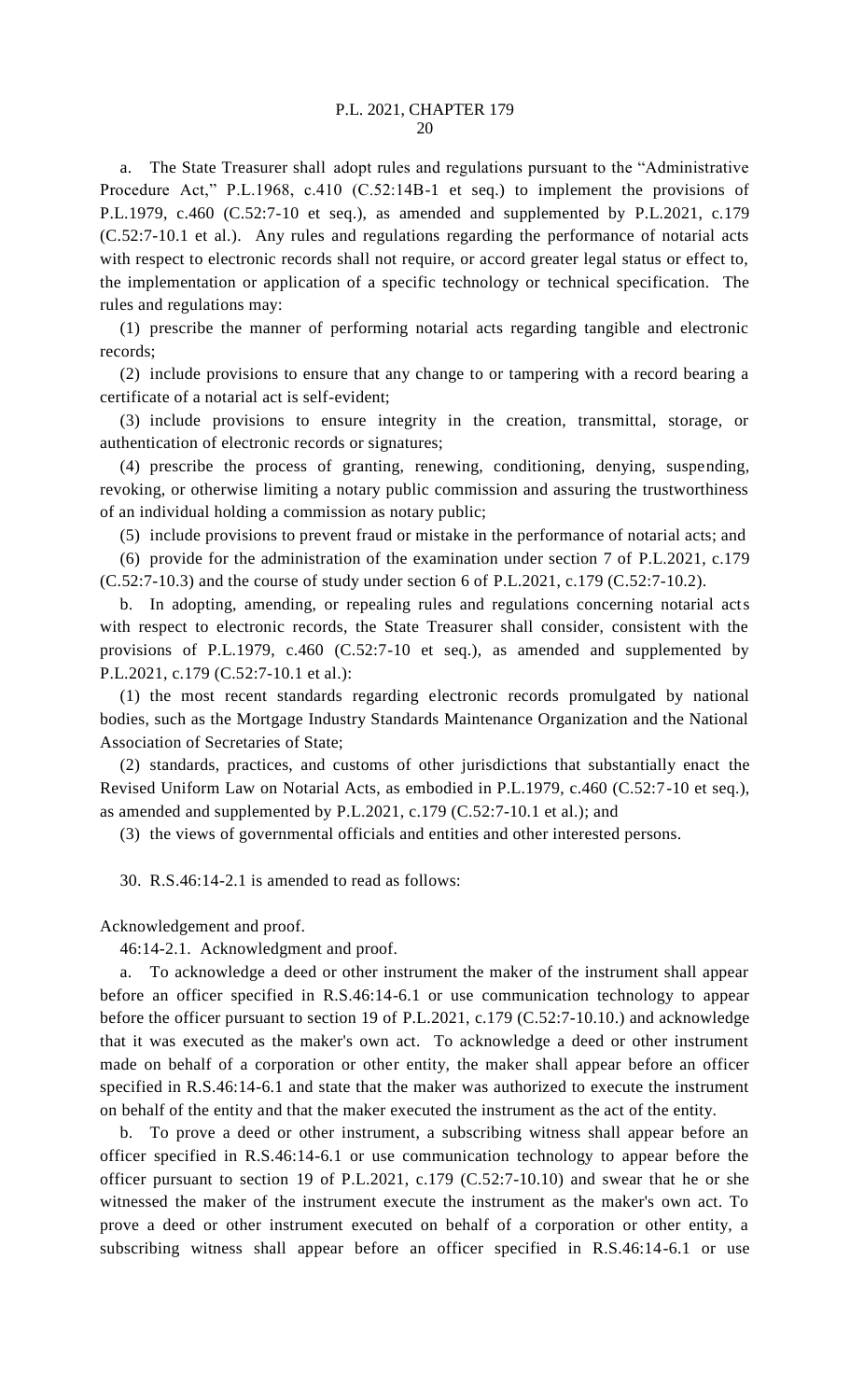communication technology to appear before the officer pursuant to section 19 of P.L.2021, c.179 (C.52:7-10.10) and swear that the representative was authorized to execute the instrument on behalf of the entity, and that he or she witnessed the representative execute the instrument as the act of the entity.

c. The officer taking an acknowledgment or proof shall sign a certificate stating that acknowledgment or proof. The certificate shall also state:

(1) that the maker or the witness personally appeared before the officer;

(2) that the officer was satisfied that the person who made the acknowledgment or proof was the maker of or the witness to the instrument;

(3) the jurisdiction in which the acknowledgment or proof was taken;

(4) the officer's name and title;

(5) the date on which the acknowledgment was taken.

d. The seal of the officer taking the acknowledgment or proof need not be affixed to the certificate stating that acknowledgment or proof.

e. A certificate that is substantially in the form provided in subsection b. of section 13 of P.L.2021, c.179 (C.52:7-19) satisfies the requirements of this section.

31. R.S.46:14-6.1 is amended to read as follows:

Officers authorized to take acknowledgements.

46:14-6.1. Officers authorized to take acknowledgments. a. The officers of this State authorized to take acknowledgments or proofs in this State, or in any other United States or foreign jurisdiction, are:

- (1) an attorney-at-law;
- (2) a notary public;
- (3) a county clerk or deputy county clerk;
- (4) a register of deeds and mortgages or a deputy register;
- (5) a surrogate or deputy surrogate.

b. The officers authorized to take acknowledgments or proofs, in addition to those listed in subsection a., are:

(1) any officer of the United States, of a state, territory or district of the United States, or of a foreign nation authorized at the time and place of the acknowledgment or proof by the laws of that jurisdiction to take acknowledgments or proofs. If the certificate of acknowledgment or proof does not designate the officer as a justice, judge or notary, the certificate of acknowledgment or proof, or an affidavit appended to it, shall contain a statement of the officer's authority to take acknowledgments or proofs;

(2) a foreign service or consular officer or other representative of the United States to any foreign nation, within the territory of that nation.

32. N.J.S.22A:4-14 is amended to read as follows:

Acknowledgments, proof, affidavits and oaths.

22A:4-14. For administering oaths, taking affidavits, taking proofs of a deed, and taking acknowledgements, notaries public, judges and other officers authorized by law to perform such services shall receive a fee as shall be fixed by the State Treasurer by regulation.

33. R.S.41:2-17 is amended to read as follows: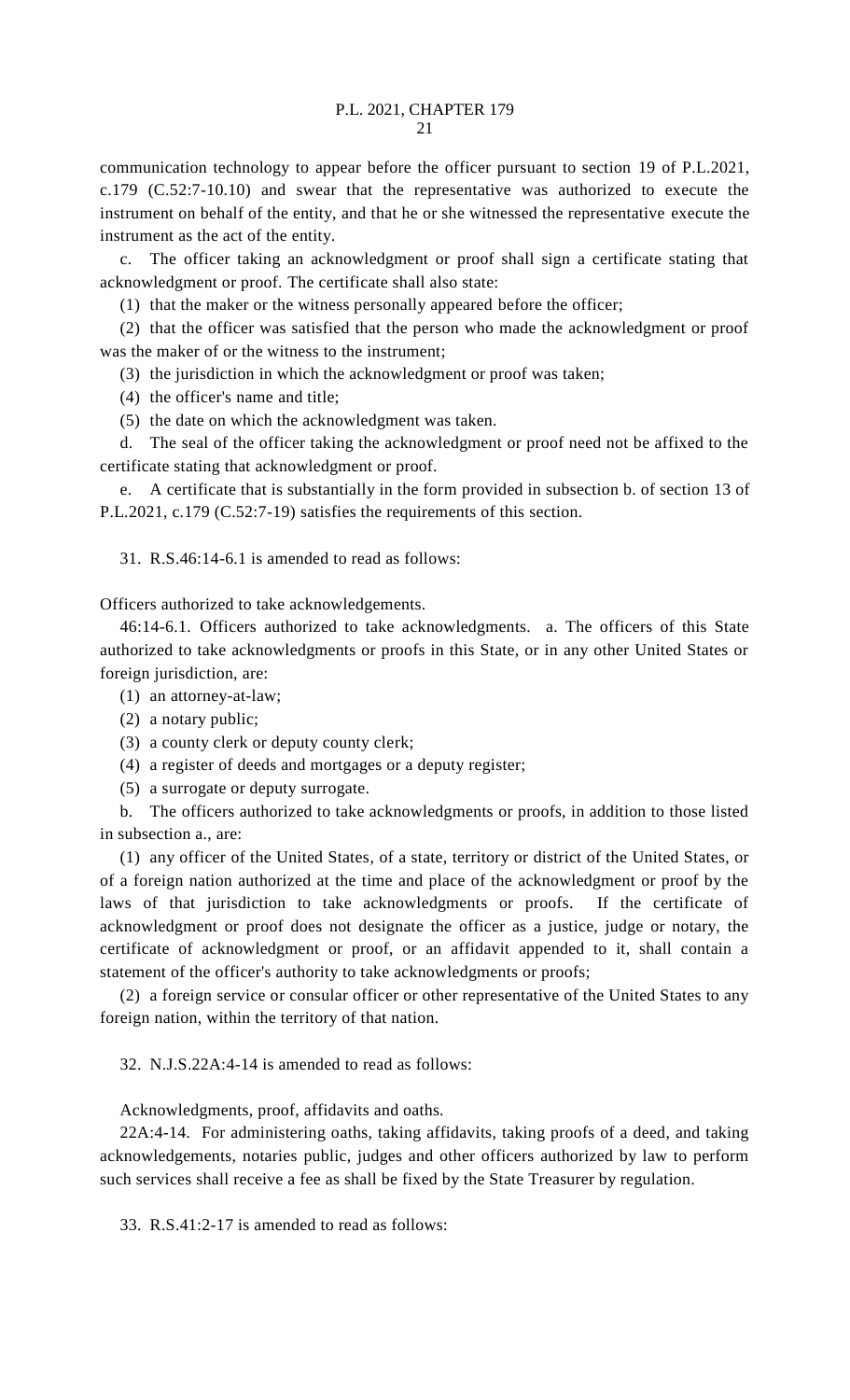Officers authorized to administer or take; jurat; certificate.

41:2-17. Officers authorized to administer or take; jurat; certificate.

Any oath, affirmation, or affidavit required or authorized to be taken in any suit or legal proceeding in this State, or for any lawful purpose whatever, except official oaths and depositions required to be taken upon notice, when taken out of this State, may be taken before any notary public of the state, territory, nation, kingdom, or country in which the same shall be taken, or before any officer who may be authorized by the laws of this State to take the acknowledgment of deeds in such state, territory, nation, kingdom, or country; and a recital that he or she is such notary or officer in the jurat or certificate of such oath, affirmation, or affidavit, and his or her official designation annexed to his or her signature, and attested under his or her official seal, shall be sufficient proof that the person before whom the same is taken is such notary or officer.

C.52:7-10.21 Relation to electronic signatures in global and national commerce act.

34. Relation to Electronic Signatures in Global and National Commerce Act.

P.L.2021, c.179 (C.52:7-10.1 et al.) modifies, limits, and supersedes the Electronic Signatures in Global and National Commerce Act, 15 U.S.C. s.7001 et seq., but does not modify, limit, or supersede section 101(c) of that act, 15 U.S.C. 7001(c), or authorize electronic delivery of any of the notices described in section 103(b) of that act, 15 U.S.C. section 7003(b).

C.52:7-10.22 Savings clause.

35. Savings Clause.

P.L.1979, c.460 (C.52:7-10 et seq.), as amended and supplemented by P.L.2021, c.179 (C.52:7-10.1 et al.), shall not affect the validity or effect of any notarial act performed before the effective date of P.L.2021, c.179 (C.52:7-10.1 et al.).

36. Section 3 of P.L.2001, c.116 (C.12A:12-3) is amended to read as follows:

C.12A:12-3 Applicability of act to electronic records, signatures; exceptions.

3. a. Except as provided in subsections b. and c. of this section, this act applies to electronic records and electronic signatures relating to a transaction.

b. This act does not apply to a transaction to the extent it is governed by a law governing the creation and execution of wills, codicils or testamentary trusts.

c. This act does not apply to:

(1) court orders or notices or official court documents (including briefs, pleadings and other writings) required to be executed in connection with court proceedings;

(2) any notice of:

(a) the cancellation or termination of utility services (including water, heat and power);

(b) the default, acceleration, repossession, foreclosure or eviction, or the right to cure, under a credit agreement secured by, or a rental agreement for, a primary residence of an individual;

(c) the cancellation or termination of health insurance benefits or life insurance benefits (excluding annuities); or

(d) the recall of a product, or material failure of a product, that risks endangering health or safety; or

(3) any document required to accompany any transportation or handling of hazardous materials, pesticides or other toxic or dangerous materials.